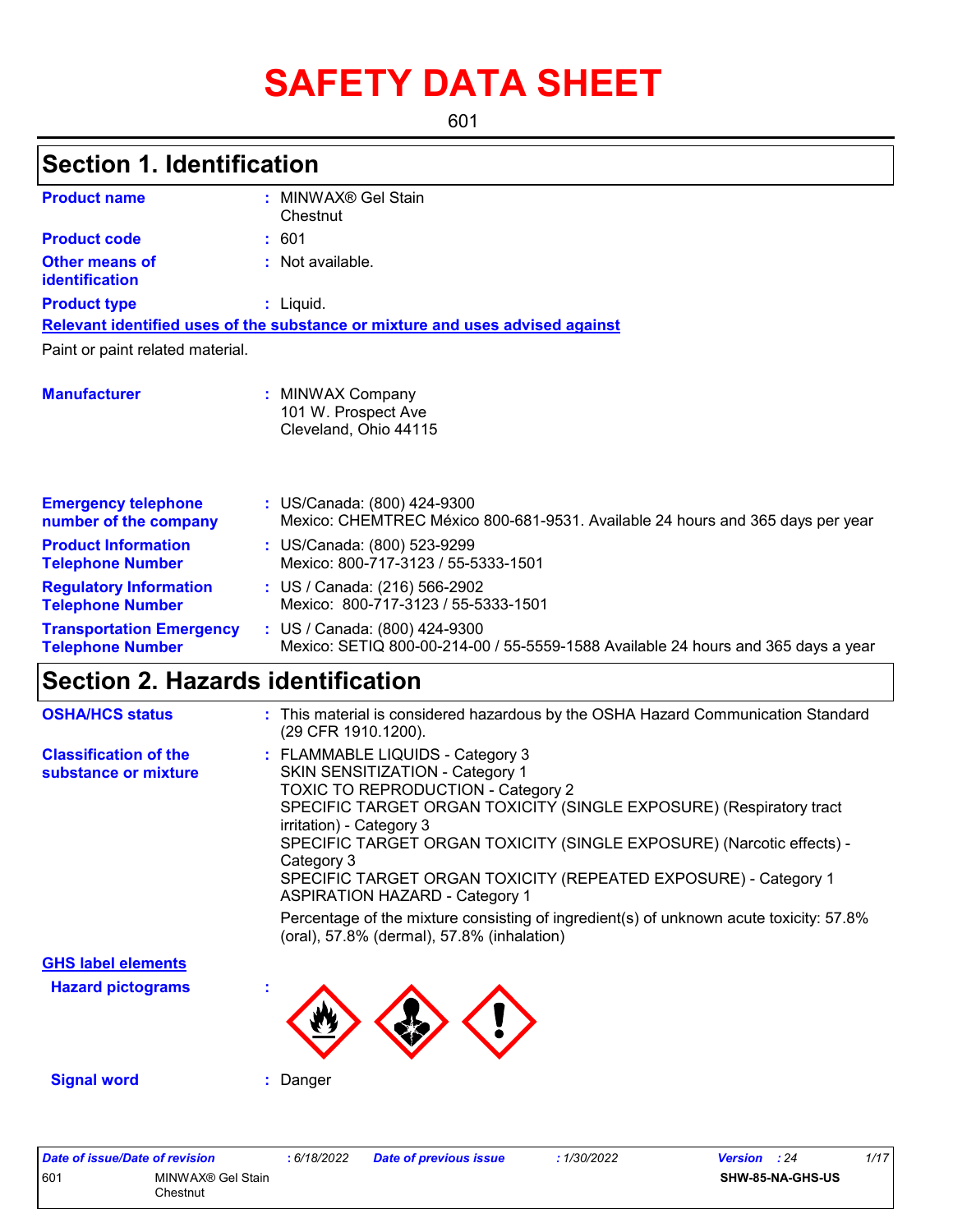## **Section 2. Hazards identification**

| <b>Hazard statements</b>                   | : Flammable liquid and vapor.<br>May be fatal if swallowed and enters airways.<br>May cause an allergic skin reaction.<br>May cause respiratory irritation.<br>May cause drowsiness or dizziness.<br>Suspected of damaging fertility or the unborn child.<br>Causes damage to organs through prolonged or repeated exposure.                                                                                                                                                                                                                                                                                                                                                        |
|--------------------------------------------|-------------------------------------------------------------------------------------------------------------------------------------------------------------------------------------------------------------------------------------------------------------------------------------------------------------------------------------------------------------------------------------------------------------------------------------------------------------------------------------------------------------------------------------------------------------------------------------------------------------------------------------------------------------------------------------|
| <b>Precautionary statements</b>            |                                                                                                                                                                                                                                                                                                                                                                                                                                                                                                                                                                                                                                                                                     |
| <b>General</b>                             | : Read label before use. Keep out of reach of children. If medical advice is needed,<br>have product container or label at hand.                                                                                                                                                                                                                                                                                                                                                                                                                                                                                                                                                    |
| <b>Prevention</b>                          | : Obtain special instructions before use. Do not handle until all safety precautions have<br>been read and understood. Wear protective gloves, protective clothing and eye or face<br>protection. Keep away from heat, hot surfaces, sparks, open flames and other ignition<br>sources. No smoking. Use explosion-proof electrical, ventilating or lighting equipment.<br>Use non-sparking tools. Take action to prevent static discharges. Use only outdoors or<br>in a well-ventilated area. Do not breathe vapor. Do not eat, drink or smoke when using<br>this product. Wash thoroughly after handling. Contaminated work clothing must not be<br>allowed out of the workplace. |
| <b>Response</b>                            | : IF exposed or concerned: Get medical advice or attention. IF INHALED: Remove<br>person to fresh air and keep comfortable for breathing. Call a POISON CENTER or<br>doctor if you feel unwell. IF SWALLOWED: Immediately call a POISON CENTER or<br>doctor. Do NOT induce vomiting. IF ON SKIN (or hair): Take off immediately all<br>contaminated clothing. Rinse skin with water. Wash contaminated clothing before<br>reuse. IF ON SKIN: Wash with plenty of water. If skin irritation or rash occurs: Get<br>medical advice or attention.                                                                                                                                      |
| <b>Storage</b>                             | : Store locked up. Store in a well-ventilated place. Keep container tightly closed. Keep<br>cool.                                                                                                                                                                                                                                                                                                                                                                                                                                                                                                                                                                                   |
| <b>Disposal</b>                            | : Dispose of contents and container in accordance with all local, regional, national and<br>international regulations.                                                                                                                                                                                                                                                                                                                                                                                                                                                                                                                                                              |
| <b>Supplemental label</b><br>elements      | DELAYED EFFECTS FROM LONG TERM OVEREXPOSURE. Contains solvents which<br>can cause permanent brain and nervous system damage. Intentional misuse by<br>deliberately concentrating and inhaling the contents can be harmful or fatal. WARNING:<br>This product contains chemicals known to the State of California to cause cancer and<br>birth defects or other reproductive harm.                                                                                                                                                                                                                                                                                                   |
|                                            | Please refer to the SDS for additional information. Keep out of reach of children. Do not<br>transfer contents to other containers for storage.                                                                                                                                                                                                                                                                                                                                                                                                                                                                                                                                     |
| <b>Hazards not otherwise</b><br>classified | : DANGER: Rags, steel wool, other waste soaked with this product, and sanding residue<br>may spontaneously catch fire if improperly discarded. Immediately place rags, steel<br>wool, other waste soaked with this product, and sanding residue in a sealed, water-filled,<br>metal container. Dispose of in accordance with local fire regulations.                                                                                                                                                                                                                                                                                                                                |
|                                            |                                                                                                                                                                                                                                                                                                                                                                                                                                                                                                                                                                                                                                                                                     |

## **Section 3. Composition/information on ingredients**

| Substance/mixture                       | : Mixture        |
|-----------------------------------------|------------------|
| Other means of<br><b>identification</b> | : Not available. |

**CAS number/other identifiers**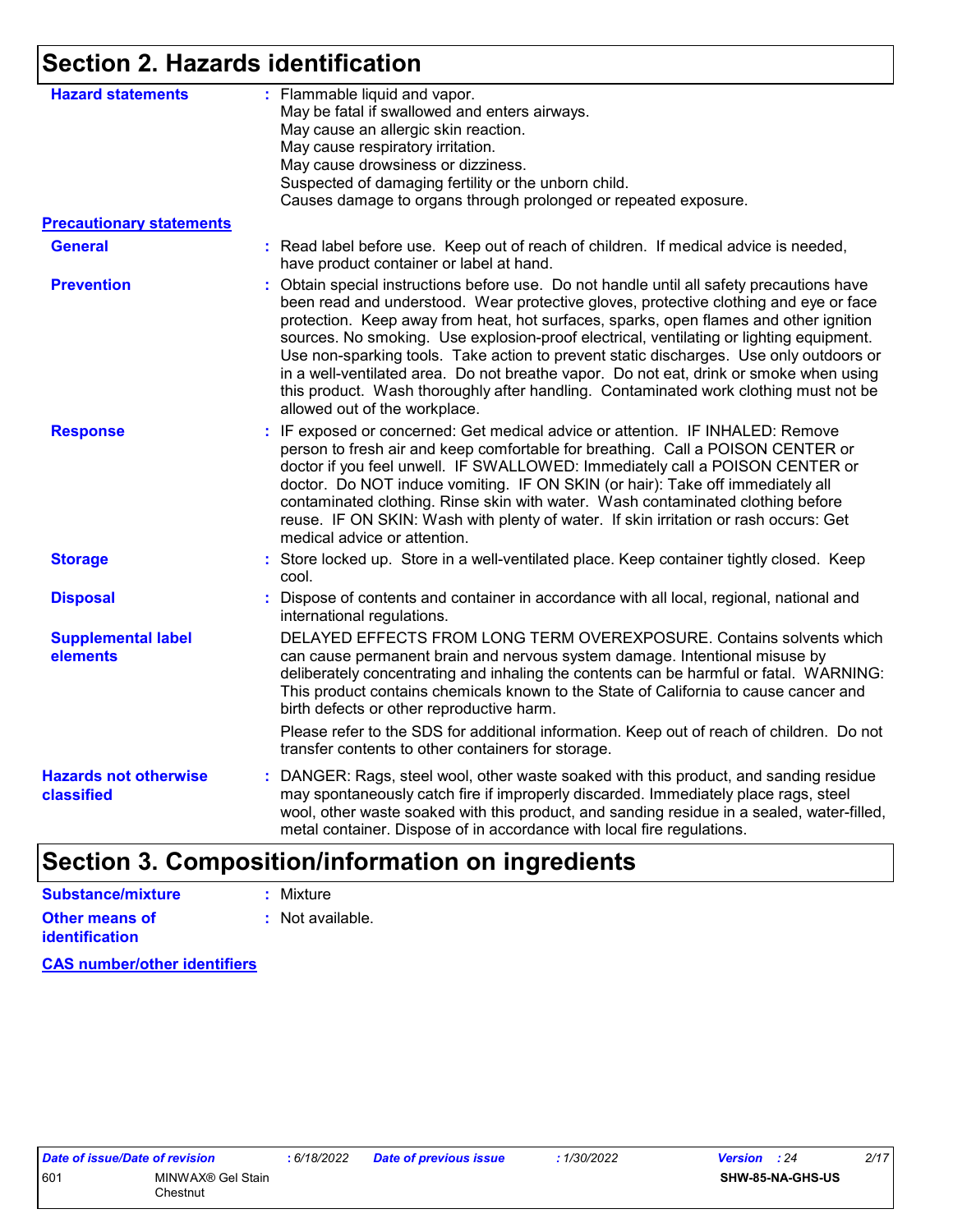### **Section 3. Composition/information on ingredients**

| <b>Ingredient name</b>               | % by weight | <b>CAS number</b> |
|--------------------------------------|-------------|-------------------|
| Med. Aliphatic Hydrocarbon Solvent   | ≥25 - ≤50   | 64742-88-7        |
| Light Aliphatic Hydrocarbon          | l≥10 - ≤25  | 64742-47-8        |
| <b>Fumed Amorphous Silica</b>        | 5≥ا         | 112945-52-5       |
| Heavy Naphthenic Petroleum Oil       | ∣≤3         | 64742-52-5        |
| Aliphatic Solvent                    | ∣≤3         | 64742-47-8        |
| Mineral Spirits (Odorless)           | ∣<1         | 64742-47-8        |
| Hydrotreated Heavy Petroleum Naphtha | <1          | 64742-48-9        |
| Xylene, mixed isomers                | l≤0.3       | 1330-20-7         |
| Light Aromatic Hydrocarbons          | l≤0.3       | 64742-95-6        |
| Methyl Ethyl Ketoxime                | l≤0.3       | 96-29-7           |
| Calcium 2-Ethylhexanoate             | l≤0.3       | 136-51-6          |

Any concentration shown as a range is to protect confidentiality or is due to batch variation.

**There are no additional ingredients present which, within the current knowledge of the supplier and in the concentrations applicable, are classified and hence require reporting in this section.**

**Occupational exposure limits, if available, are listed in Section 8.**

### **Section 4. First aid measures**

| <b>Description of necessary first aid measures</b> |                                                                                                                                                                                                                                                                                                                                                                                                                                                                                                                                                                                                                                                                                                                                                         |
|----------------------------------------------------|---------------------------------------------------------------------------------------------------------------------------------------------------------------------------------------------------------------------------------------------------------------------------------------------------------------------------------------------------------------------------------------------------------------------------------------------------------------------------------------------------------------------------------------------------------------------------------------------------------------------------------------------------------------------------------------------------------------------------------------------------------|
| <b>Eye contact</b>                                 | : Immediately flush eyes with plenty of water, occasionally lifting the upper and lower<br>eyelids. Check for and remove any contact lenses. Continue to rinse for at least 10<br>minutes. Get medical attention following exposure or if feeling unwell.                                                                                                                                                                                                                                                                                                                                                                                                                                                                                               |
| <b>Inhalation</b>                                  | : Remove victim to fresh air and keep at rest in a position comfortable for breathing. If it<br>is suspected that fumes are still present, the rescuer should wear an appropriate mask<br>or self-contained breathing apparatus. If not breathing, if breathing is irregular or if<br>respiratory arrest occurs, provide artificial respiration or oxygen by trained personnel. It<br>may be dangerous to the person providing aid to give mouth-to-mouth resuscitation.<br>Get medical attention. If necessary, call a poison center or physician. If unconscious,<br>place in recovery position and get medical attention immediately. Maintain an open<br>airway. Loosen tight clothing such as a collar, tie, belt or waistband.                    |
| <b>Skin contact</b>                                | : Wash with plenty of soap and water. Remove contaminated clothing and shoes. Wash<br>contaminated clothing thoroughly with water before removing it, or wear gloves.<br>Continue to rinse for at least 10 minutes. Get medical attention. In the event of any<br>complaints or symptoms, avoid further exposure. Wash clothing before reuse. Clean<br>shoes thoroughly before reuse.                                                                                                                                                                                                                                                                                                                                                                   |
| <b>Ingestion</b>                                   | : Get medical attention immediately. Call a poison center or physician. Wash out mouth<br>with water. Remove dentures if any. If material has been swallowed and the exposed<br>person is conscious, give small quantities of water to drink. Stop if the exposed person<br>feels sick as vomiting may be dangerous. Aspiration hazard if swallowed. Can enter<br>lungs and cause damage. Do not induce vomiting. If vomiting occurs, the head should<br>be kept low so that vomit does not enter the lungs. Never give anything by mouth to an<br>unconscious person. If unconscious, place in recovery position and get medical<br>attention immediately. Maintain an open airway. Loosen tight clothing such as a collar,<br>tie, belt or waistband. |

**Most important symptoms/effects, acute and delayed**

| <b>Potential acute health effects</b> |                                                                                                                              |
|---------------------------------------|------------------------------------------------------------------------------------------------------------------------------|
| Eye contact                           | : No known significant effects or critical hazards.                                                                          |
| <b>Inhalation</b>                     | : Can cause central nervous system (CNS) depression. May cause drowsiness or<br>dizziness. May cause respiratory irritation. |
| <b>Skin contact</b>                   | : May cause an allergic skin reaction.                                                                                       |

| Date of issue/Date of revision |                               | : 6/18/2022 | Date of previous issue | : 1/30/2022 | <b>Version</b> : 24     | 3/17 |
|--------------------------------|-------------------------------|-------------|------------------------|-------------|-------------------------|------|
| 601                            | MINWAX® Gel Stain<br>Chestnut |             |                        |             | <b>SHW-85-NA-GHS-US</b> |      |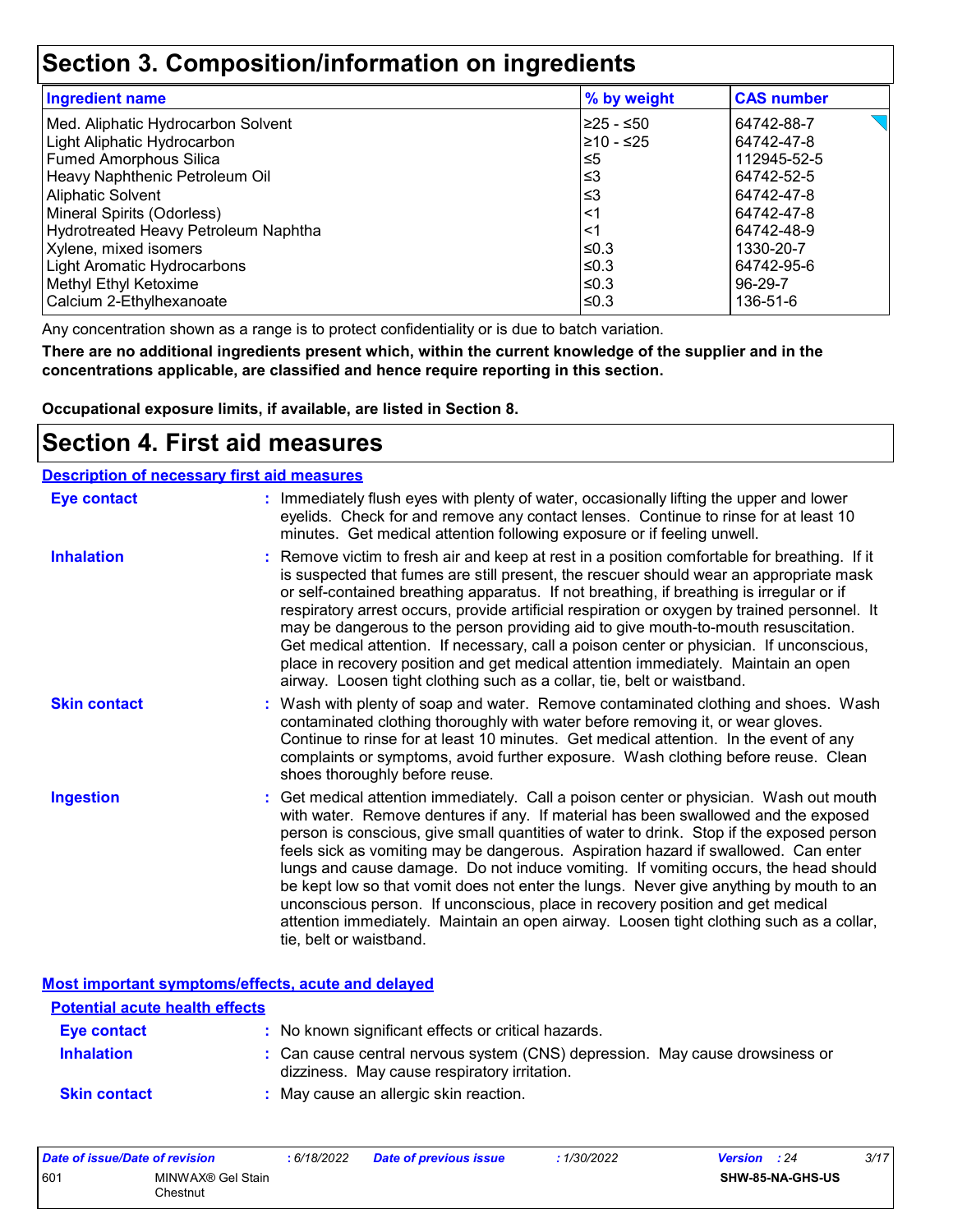## **Section 4. First aid measures**

| <b>Ingestion</b>             | : Can cause central nervous system (CNS) depression. May be fatal if swallowed and<br>enters airways.                                                                                                                                                                   |
|------------------------------|-------------------------------------------------------------------------------------------------------------------------------------------------------------------------------------------------------------------------------------------------------------------------|
| Over-exposure signs/symptoms |                                                                                                                                                                                                                                                                         |
| <b>Eye contact</b>           | : No specific data.                                                                                                                                                                                                                                                     |
| <b>Inhalation</b>            | : Adverse symptoms may include the following:<br>respiratory tract irritation<br>coughing<br>nausea or vomiting<br>headache<br>drowsiness/fatigue<br>dizziness/vertigo<br>unconsciousness<br>reduced fetal weight<br>increase in fetal deaths<br>skeletal malformations |
| <b>Skin contact</b>          | : Adverse symptoms may include the following:<br>irritation<br>redness<br>reduced fetal weight<br>increase in fetal deaths<br>skeletal malformations                                                                                                                    |
| <b>Ingestion</b>             | : Adverse symptoms may include the following:<br>nausea or vomiting<br>reduced fetal weight<br>increase in fetal deaths<br>skeletal malformations                                                                                                                       |

#### **Indication of immediate medical attention and special treatment needed, if necessary**

| <b>Notes to physician</b>         | : Treat symptomatically. Contact poison treatment specialist immediately if large<br>quantities have been ingested or inhaled.                                                                                                                                                                                                                                                                                  |
|-----------------------------------|-----------------------------------------------------------------------------------------------------------------------------------------------------------------------------------------------------------------------------------------------------------------------------------------------------------------------------------------------------------------------------------------------------------------|
| <b>Specific treatments</b>        | : No specific treatment.                                                                                                                                                                                                                                                                                                                                                                                        |
| <b>Protection of first-aiders</b> | : No action shall be taken involving any personal risk or without suitable training. If it is<br>suspected that fumes are still present, the rescuer should wear an appropriate mask or<br>self-contained breathing apparatus. It may be dangerous to the person providing aid to<br>give mouth-to-mouth resuscitation. Wash contaminated clothing thoroughly with water<br>before removing it, or wear gloves. |

**See toxicological information (Section 11)**

## **Section 5. Fire-fighting measures**

| <b>Extinguishing media</b>                           |                                                                                                                                                                                                                                                                                                                                                                                                                          |
|------------------------------------------------------|--------------------------------------------------------------------------------------------------------------------------------------------------------------------------------------------------------------------------------------------------------------------------------------------------------------------------------------------------------------------------------------------------------------------------|
| <b>Suitable extinguishing</b><br>media               | : Use dry chemical, $CO2$ , water spray (fog) or foam.                                                                                                                                                                                                                                                                                                                                                                   |
| Unsuitable extinguishing<br>media                    | : Do not use water jet.                                                                                                                                                                                                                                                                                                                                                                                                  |
| <b>Specific hazards arising</b><br>from the chemical | : Flammable liquid and vapor. Runoff to sewer may create fire or explosion hazard. In a<br>fire or if heated, a pressure increase will occur and the container may burst, with the risk<br>of a subsequent explosion. The vapor/gas is heavier than air and will spread along the<br>ground. Vapors may accumulate in low or confined areas or travel a considerable<br>distance to a source of ignition and flash back. |

| Date of issue/Date of revision |                               | : 6/18/2022 | <b>Date of previous issue</b> | : 1/30/2022 | <b>Version</b> : 24 |                         | 4/17 |
|--------------------------------|-------------------------------|-------------|-------------------------------|-------------|---------------------|-------------------------|------|
| 601                            | MINWAX® Gel Stain<br>Chestnut |             |                               |             |                     | <b>SHW-85-NA-GHS-US</b> |      |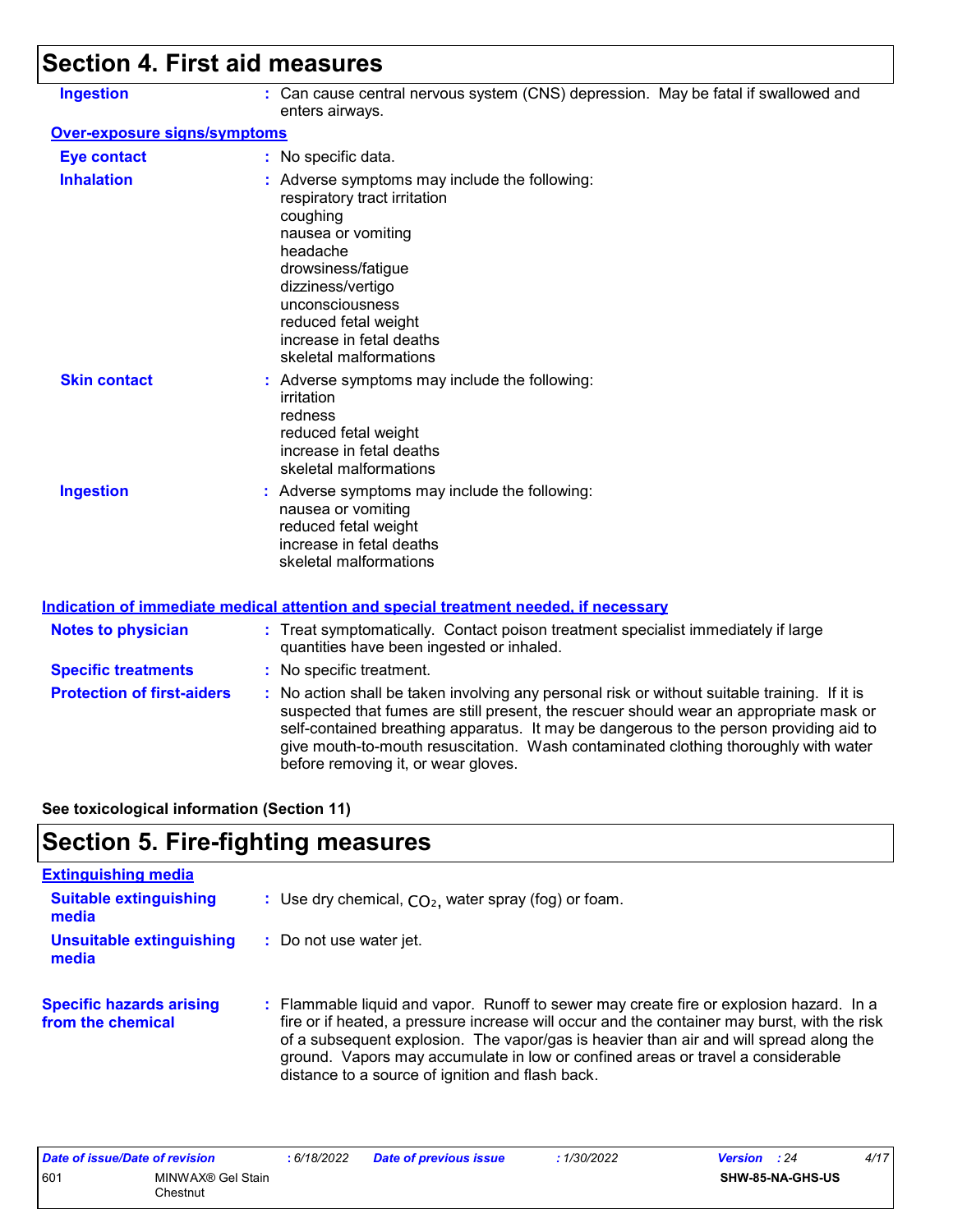### **Section 5. Fire-fighting measures**

| <b>Hazardous thermal</b><br>decomposition products       | Decomposition products may include the following materials:<br>carbon dioxide<br>carbon monoxide<br>metal oxide/oxides                                                                                                                                                                                                        |
|----------------------------------------------------------|-------------------------------------------------------------------------------------------------------------------------------------------------------------------------------------------------------------------------------------------------------------------------------------------------------------------------------|
| <b>Special protective actions</b><br>for fire-fighters   | : Promptly isolate the scene by removing all persons from the vicinity of the incident if<br>there is a fire. No action shall be taken involving any personal risk or without suitable<br>training. Move containers from fire area if this can be done without risk. Use water<br>spray to keep fire-exposed containers cool. |
| <b>Special protective</b><br>equipment for fire-fighters | Fire-fighters should wear appropriate protective equipment and self-contained breathing<br>apparatus (SCBA) with a full face-piece operated in positive pressure mode.                                                                                                                                                        |

### **Section 6. Accidental release measures**

#### **Personal precautions, protective equipment and emergency procedures**

| For non-emergency<br>personnel   | : No action shall be taken involving any personal risk or without suitable training.<br>Evacuate surrounding areas. Keep unnecessary and unprotected personnel from<br>entering. Do not touch or walk through spilled material. Shut off all ignition sources.<br>No flares, smoking or flames in hazard area. Avoid breathing vapor or mist. Provide<br>adequate ventilation. Wear appropriate respirator when ventilation is inadequate. Put<br>on appropriate personal protective equipment. |
|----------------------------------|-------------------------------------------------------------------------------------------------------------------------------------------------------------------------------------------------------------------------------------------------------------------------------------------------------------------------------------------------------------------------------------------------------------------------------------------------------------------------------------------------|
| For emergency responders         | : If specialized clothing is required to deal with the spillage, take note of any information in<br>Section 8 on suitable and unsuitable materials. See also the information in "For non-<br>emergency personnel".                                                                                                                                                                                                                                                                              |
| <b>Environmental precautions</b> | Avoid dispersal of spilled material and rupoff and contact with soil waterways, drains                                                                                                                                                                                                                                                                                                                                                                                                          |

#### **Environmental precautions : Avo :** illed material and runoff and contact with soil, waterways, drains and sewers. Inform the relevant authorities if the product has caused environmental pollution (sewers, waterways, soil or air).

#### **Methods and materials for containment and cleaning up**

| <b>Small spill</b> | : Stop leak if without risk. Move containers from spill area. Use spark-proof tools and<br>explosion-proof equipment. Dilute with water and mop up if water-soluble. Alternatively,<br>or if water-insoluble, absorb with an inert dry material and place in an appropriate waste<br>disposal container. Dispose of via a licensed waste disposal contractor.                                                                                                                                                                                                                                                                                                                                                                                                        |
|--------------------|----------------------------------------------------------------------------------------------------------------------------------------------------------------------------------------------------------------------------------------------------------------------------------------------------------------------------------------------------------------------------------------------------------------------------------------------------------------------------------------------------------------------------------------------------------------------------------------------------------------------------------------------------------------------------------------------------------------------------------------------------------------------|
| <b>Large spill</b> | : Stop leak if without risk. Move containers from spill area. Use spark-proof tools and<br>explosion-proof equipment. Approach release from upwind. Prevent entry into sewers,<br>water courses, basements or confined areas. Wash spillages into an effluent treatment<br>plant or proceed as follows. Contain and collect spillage with non-combustible,<br>absorbent material e.g. sand, earth, vermiculite or diatomaceous earth and place in<br>container for disposal according to local regulations (see Section 13). Dispose of via a<br>licensed waste disposal contractor. Contaminated absorbent material may pose the<br>same hazard as the spilled product. Note: see Section 1 for emergency contact<br>information and Section 13 for waste disposal. |

## **Section 7. Handling and storage**

#### **Precautions for safe handling**

**Protective measures :** Put on appropriate personal protective equipment (see Section 8). Persons with a history of skin sensitization problems should not be employed in any process in which this product is used. Avoid exposure - obtain special instructions before use. Avoid exposure during pregnancy. Do not handle until all safety precautions have been read and understood. Do not get in eyes or on skin or clothing. Do not breathe vapor or mist. Do not swallow. Use only with adequate ventilation. Wear appropriate respirator when ventilation is inadequate. Do not enter storage areas and confined spaces unless adequately ventilated. Keep in the original container or an approved alternative made from a compatible material, kept tightly closed when not in use. Store and use away

| Date of issue/Date of revision |                                | : 6/18/2022 | <b>Date of previous issue</b> | : 1/30/2022 | <b>Version</b> : 24 |                         | 5/17 |
|--------------------------------|--------------------------------|-------------|-------------------------------|-------------|---------------------|-------------------------|------|
| 601                            | MINWAX® Gel Stain<br>Chestnut∶ |             |                               |             |                     | <b>SHW-85-NA-GHS-US</b> |      |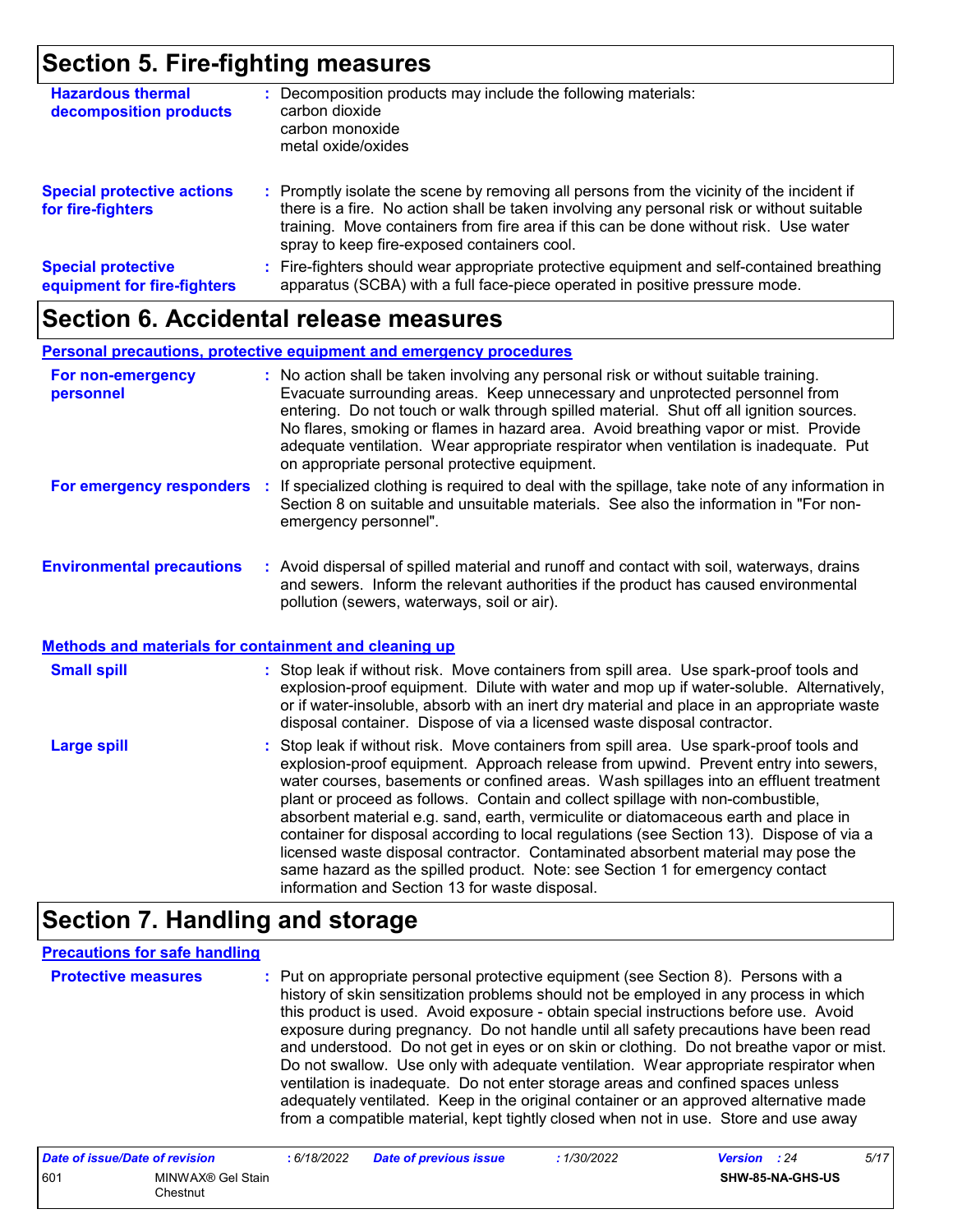## **Section 7. Handling and storage**

|                                                                                  | from heat, sparks, open flame or any other ignition source. Use explosion-proof<br>electrical (ventilating, lighting and material handling) equipment. Use only non-sparking<br>tools. Take precautionary measures against electrostatic discharges. Empty containers<br>retain product residue and can be hazardous. Do not reuse container.                                                                                                                                                                                                                                                                                                                                                                      |
|----------------------------------------------------------------------------------|--------------------------------------------------------------------------------------------------------------------------------------------------------------------------------------------------------------------------------------------------------------------------------------------------------------------------------------------------------------------------------------------------------------------------------------------------------------------------------------------------------------------------------------------------------------------------------------------------------------------------------------------------------------------------------------------------------------------|
| <b>Advice on general</b><br>occupational hygiene                                 | : Eating, drinking and smoking should be prohibited in areas where this material is<br>handled, stored and processed. Workers should wash hands and face before eating,<br>drinking and smoking. Remove contaminated clothing and protective equipment before<br>entering eating areas. See also Section 8 for additional information on hygiene<br>measures.                                                                                                                                                                                                                                                                                                                                                      |
| <b>Conditions for safe storage,</b><br>including any<br><b>incompatibilities</b> | : Store in accordance with local regulations. Store in a segregated and approved area.<br>Store in original container protected from direct sunlight in a dry, cool and well-ventilated<br>area, away from incompatible materials (see Section 10) and food and drink. Store<br>locked up. Eliminate all ignition sources. Separate from oxidizing materials. Keep<br>container tightly closed and sealed until ready for use. Containers that have been<br>opened must be carefully resealed and kept upright to prevent leakage. Do not store in<br>unlabeled containers. Use appropriate containment to avoid environmental<br>contamination. See Section 10 for incompatible materials before handling or use. |

## **Section 8. Exposure controls/personal protection**

#### **Control parameters**

**Occupational exposure limits (OSHA United States)**

| <b>Ingredient name</b>                        | CAS#                          | <b>Exposure limits</b>                                                                            |
|-----------------------------------------------|-------------------------------|---------------------------------------------------------------------------------------------------|
| Med. Aliphatic Hydrocarbon Solvent            | 64742-88-7                    | OSHA PEL (United States, 5/2018).<br>TWA: 100 ppm 8 hours.<br>TWA: 400 mg/m <sup>3</sup> 8 hours. |
| Light Aliphatic Hydrocarbon                   | 64742-47-8                    | ACGIH TLV (United States, 1/2021).                                                                |
|                                               |                               | Absorbed through skin.                                                                            |
|                                               |                               | TWA: 200 mg/m <sup>3</sup> , (as total hydrocarbon                                                |
|                                               |                               | vapor) 8 hours.                                                                                   |
| <b>Fumed Amorphous Silica</b>                 | 112945-52-5                   | NIOSH REL (United States, 10/2020).                                                               |
|                                               |                               | TWA: 6 mg/m <sup>3</sup> 10 hours.                                                                |
| Heavy Naphthenic Petroleum Oil                | 64742-52-5                    | ACGIH TLV (United States, 1/2021).                                                                |
|                                               |                               | TWA: 5 mg/m <sup>3</sup> 8 hours. Form: Inhalable                                                 |
|                                               |                               | fraction<br>OSHA PEL (United States, 5/2018).                                                     |
|                                               |                               | TWA: 5 mg/m <sup>3</sup> 8 hours.                                                                 |
|                                               |                               | NIOSH REL (United States, 10/2020).                                                               |
|                                               |                               | TWA: 5 mg/m <sup>3</sup> 10 hours. Form: Mist                                                     |
|                                               |                               | STEL: 10 mg/m <sup>3</sup> 15 minutes. Form: Mist                                                 |
| Aliphatic Solvent                             | 64742-47-8                    | ACGIH TLV (United States, 1/2021).                                                                |
|                                               |                               | Absorbed through skin.                                                                            |
|                                               |                               | TWA: 200 mg/m <sup>3</sup> , (as total hydrocarbon                                                |
|                                               |                               | vapor) 8 hours.                                                                                   |
| Mineral Spirits (Odorless)                    | 64742-47-8                    | ACGIH TLV (United States, 1/2021).                                                                |
|                                               |                               | Absorbed through skin.                                                                            |
|                                               |                               | TWA: 200 mg/m <sup>3</sup> , (as total hydrocarbon                                                |
|                                               |                               | vapor) 8 hours.                                                                                   |
| Hydrotreated Heavy Petroleum Naphtha          | 64742-48-9                    | None.                                                                                             |
| Xylene, mixed isomers                         | 1330-20-7                     | ACGIH TLV (United States, 1/2021).                                                                |
|                                               |                               | TWA: 100 ppm 8 hours.                                                                             |
|                                               |                               | TWA: 434 mg/m <sup>3</sup> 8 hours.                                                               |
|                                               |                               | STEL: 150 ppm 15 minutes.<br>STEL: 651 mg/m <sup>3</sup> 15 minutes.                              |
|                                               |                               | OSHA PEL (United States, 5/2018).                                                                 |
|                                               |                               |                                                                                                   |
| Date of issue/Date of revision<br>: 6/18/2022 | <b>Date of previous issue</b> | 6/17<br>: 1/30/2022<br>Version : 24                                                               |
| 601<br>MINWAX® Gel Stain                      |                               | SHW-85-NA-GHS-US                                                                                  |
| Chestnut                                      |                               |                                                                                                   |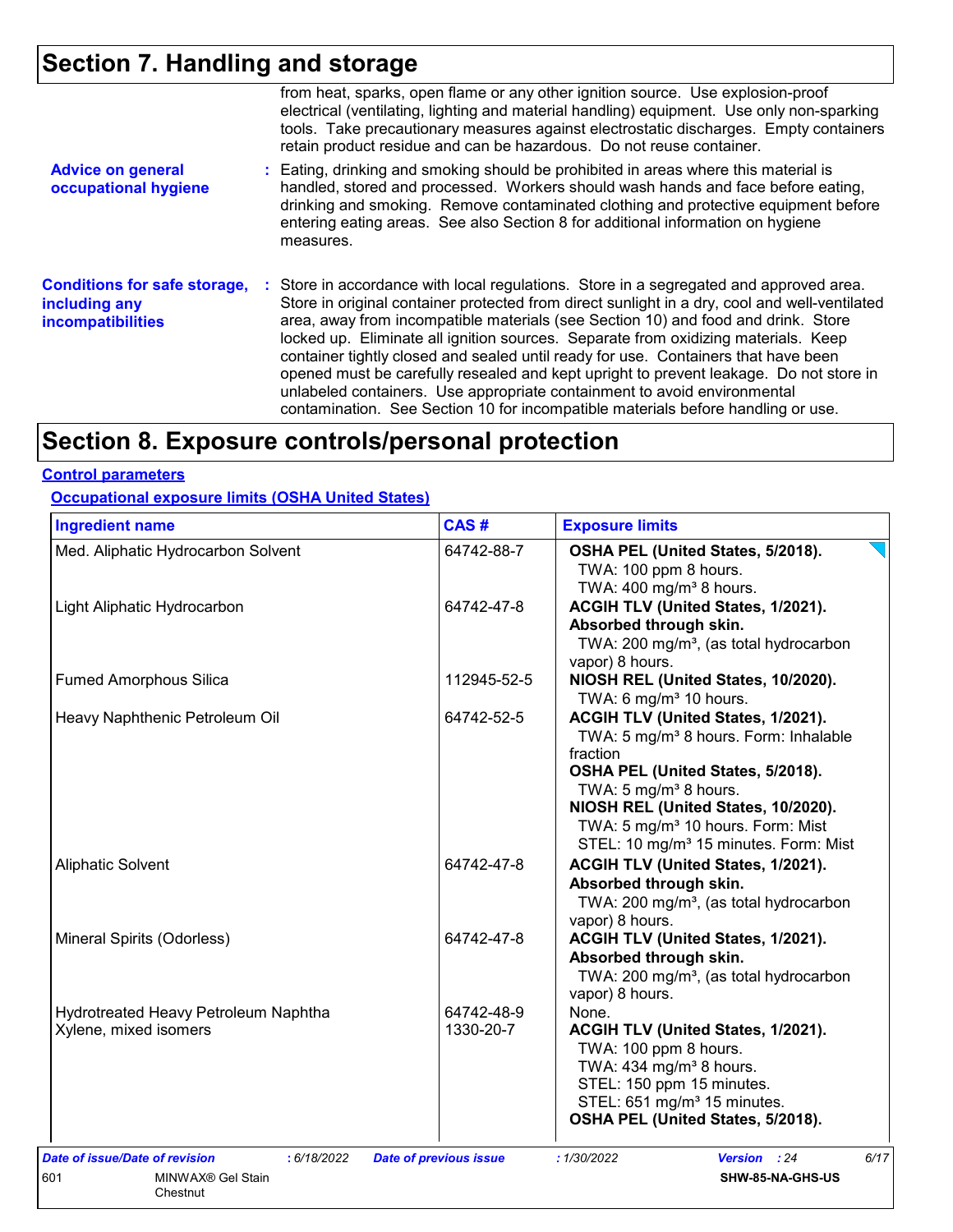| <b>Light Aromatic Hydrocarbons</b><br>Methyl Ethyl Ketoxime | 64742-95-6<br>96-29-7 | TWA: 100 ppm 8 hours.<br>TWA: $435 \text{ mg/m}^3$ 8 hours.<br>None.<br>OARS WEEL (United States, 1/2021). Skin<br>sensitizer.                                                                                                                                                                                                                                                                                                                                                                  |
|-------------------------------------------------------------|-----------------------|-------------------------------------------------------------------------------------------------------------------------------------------------------------------------------------------------------------------------------------------------------------------------------------------------------------------------------------------------------------------------------------------------------------------------------------------------------------------------------------------------|
| Calcium 2-Ethylhexanoate                                    | 136-51-6              | TWA: 10 ppm 8 hours.<br>None.                                                                                                                                                                                                                                                                                                                                                                                                                                                                   |
| <b>Occupational exposure limits (Canada)</b>                |                       |                                                                                                                                                                                                                                                                                                                                                                                                                                                                                                 |
| <b>Ingredient name</b>                                      | CAS#                  | <b>Exposure limits</b>                                                                                                                                                                                                                                                                                                                                                                                                                                                                          |
| Medium aliphatic solvent naphtha (petroleum) C9-C12         | 64742-88-7            | CA Ontario Provincial (Canada, 6/2019).                                                                                                                                                                                                                                                                                                                                                                                                                                                         |
| Petroleum refining, hydrotreated light distillate           | 64742-47-8            | TWA: 525 mg/m <sup>3</sup> 8 hours.<br>CA British Columbia Provincial (Canada,<br>6/2021). Absorbed through skin.<br>TWA: 200 mg/m <sup>3</sup> , (as total hydrocarbon<br>vapour) 8 hours.<br>CA Alberta Provincial (Canada, 6/2018).<br>Absorbed through skin.<br>8 hrs OEL: 200 mg/m <sup>3</sup> , (as total hydrocarbon<br>vapour) 8 hours.<br>CA Ontario Provincial (Canada, 6/2019).<br>Absorbed through skin.<br>TWA: 200 mg/m <sup>3</sup> , (as total hydrocarbon<br>vapour) 8 hours. |
| Petroleum refining, hydrotreated light distillate           | 64742-47-8            | <b>CA British Columbia Provincial (Canada,</b><br>6/2021). Absorbed through skin.<br>TWA: 200 mg/m <sup>3</sup> , (as total hydrocarbon<br>vapour) 8 hours.<br>CA Alberta Provincial (Canada, 6/2018).<br>Absorbed through skin.<br>8 hrs OEL: 200 mg/m <sup>3</sup> , (as total hydrocarbon<br>vapour) 8 hours.<br>CA Ontario Provincial (Canada, 6/2019).<br>Absorbed through skin.<br>TWA: 200 mg/m <sup>3</sup> , (as total hydrocarbon<br>vapour) 8 hours.                                 |
| Petroleum refining, hydrotreated light distillate           | 64742-47-8            | <b>CA British Columbia Provincial (Canada,</b><br>6/2021). Absorbed through skin.<br>TWA: 200 mg/m <sup>3</sup> , (as total hydrocarbon<br>vapour) 8 hours.<br>CA Alberta Provincial (Canada, 6/2018).<br>Absorbed through skin.<br>8 hrs OEL: 200 mg/m <sup>3</sup> , (as total hydrocarbon<br>vapour) 8 hours.<br>CA Ontario Provincial (Canada, 6/2019).<br>Absorbed through skin.<br>TWA: 200 mg/m <sup>3</sup> , (as total hydrocarbon<br>vapour) 8 hours.                                 |
| Xylene                                                      | 1330-20-7             | CA Alberta Provincial (Canada, 6/2018).<br>8 hrs OEL: 100 ppm 8 hours.<br>15 min OEL: 651 mg/m <sup>3</sup> 15 minutes.<br>15 min OEL: 150 ppm 15 minutes.<br>8 hrs OEL: 434 mg/m <sup>3</sup> 8 hours.<br><b>CA British Columbia Provincial (Canada,</b><br>$6/2021$ ).<br>TWA: 100 ppm 8 hours.                                                                                                                                                                                               |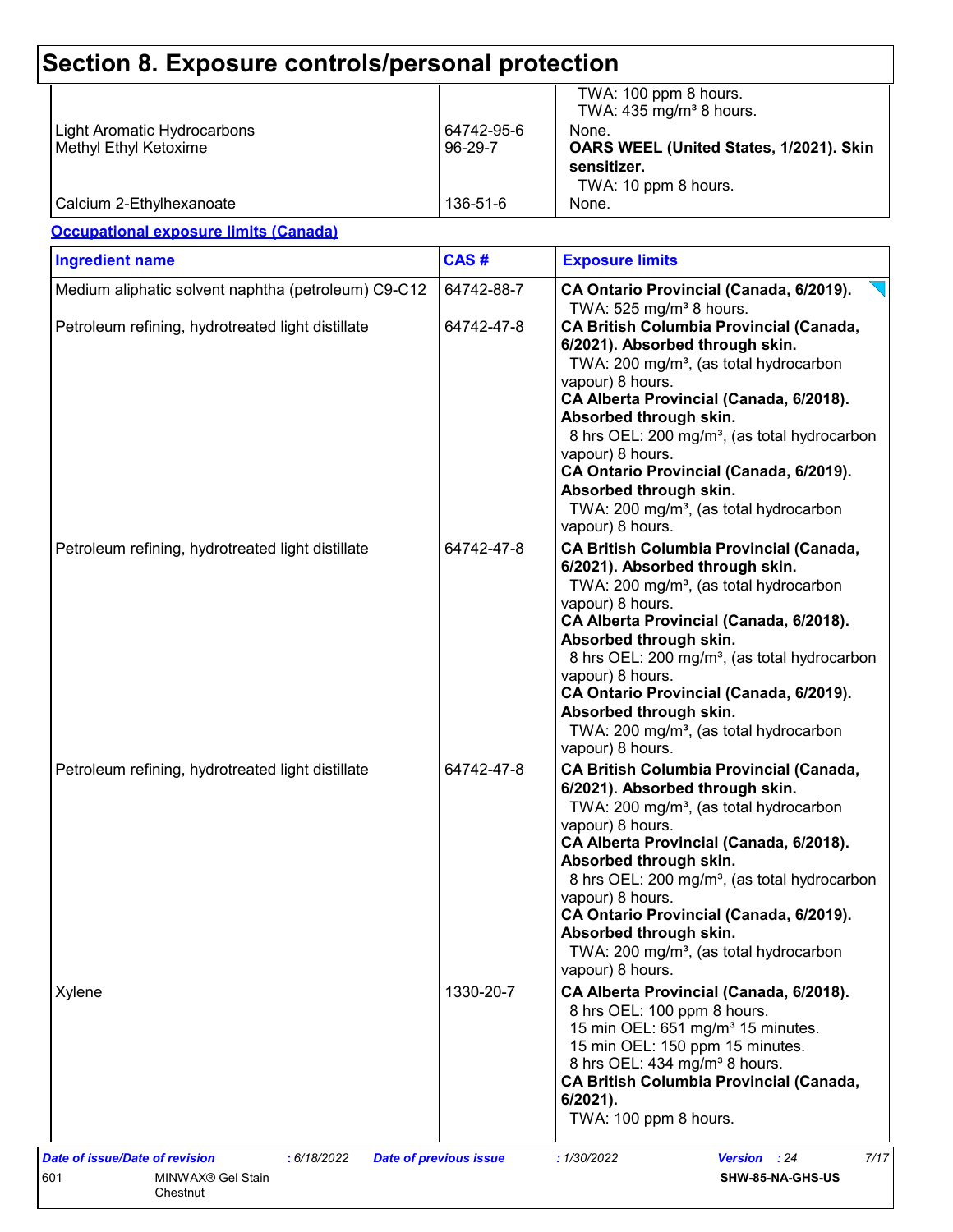## **Section 8. Exposure controls/personal protection**

|                       |               | STEL: 150 ppm 15 minutes.<br>CA Quebec Provincial (Canada, 6/2021).<br>TWAEV: 100 ppm 8 hours.<br>TWAEV: 434 mg/m <sup>3</sup> 8 hours.<br>STEV: 150 ppm 15 minutes.<br>STEV: 651 mg/m <sup>3</sup> 15 minutes.<br>CA Ontario Provincial (Canada, 6/2019).<br>STEL: 150 ppm 15 minutes.<br>TWA: 100 ppm 8 hours.<br><b>CA Saskatchewan Provincial (Canada,</b><br>7/2013).<br>STEL: 150 ppm 15 minutes.<br>TWA: 100 ppm 8 hours. |
|-----------------------|---------------|----------------------------------------------------------------------------------------------------------------------------------------------------------------------------------------------------------------------------------------------------------------------------------------------------------------------------------------------------------------------------------------------------------------------------------|
| Methyl Ethyl Ketoxime | $96 - 29 - 7$ | OARS WEEL (United States, 1/2021). Skin<br>sensitizer.<br>TWA: 10 ppm 8 hours.                                                                                                                                                                                                                                                                                                                                                   |

#### **Occupational exposure limits (Mexico)**

|                                    | CAS#       | <b>Exposure limits</b>                                                                                                                       |
|------------------------------------|------------|----------------------------------------------------------------------------------------------------------------------------------------------|
| <b>Light Aliphatic Hydrocarbon</b> | 64742-47-8 | <b>ACGIH TLV (United States, 1/2021).</b><br>Absorbed through skin.<br>TWA: 200 mg/m <sup>3</sup> , (as total hydrocarbon<br>vapor) 8 hours. |
| <b>Aliphatic Solvent</b>           | 64742-47-8 | <b>ACGIH TLV (United States, 1/2021).</b><br>Absorbed through skin.<br>TWA: 200 mg/m <sup>3</sup> , (as total hydrocarbon<br>vapor) 8 hours. |

| <b>Appropriate engineering</b><br><b>controls</b> | : Use only with adequate ventilation. Use process enclosures, local exhaust ventilation or<br>other engineering controls to keep worker exposure to airborne contaminants below any<br>recommended or statutory limits. The engineering controls also need to keep gas,<br>vapor or dust concentrations below any lower explosive limits. Use explosion-proof<br>ventilation equipment.                                                                                     |
|---------------------------------------------------|-----------------------------------------------------------------------------------------------------------------------------------------------------------------------------------------------------------------------------------------------------------------------------------------------------------------------------------------------------------------------------------------------------------------------------------------------------------------------------|
| <b>Environmental exposure</b><br><b>controls</b>  | : Emissions from ventilation or work process equipment should be checked to ensure<br>they comply with the requirements of environmental protection legislation. In some<br>cases, fume scrubbers, filters or engineering modifications to the process equipment<br>will be necessary to reduce emissions to acceptable levels.                                                                                                                                             |
| <b>Individual protection measures</b>             |                                                                                                                                                                                                                                                                                                                                                                                                                                                                             |
| <b>Hygiene measures</b>                           | : Wash hands, forearms and face thoroughly after handling chemical products, before<br>eating, smoking and using the lavatory and at the end of the working period.<br>Appropriate techniques should be used to remove potentially contaminated clothing.<br>Contaminated work clothing should not be allowed out of the workplace. Wash<br>contaminated clothing before reusing. Ensure that eyewash stations and safety<br>showers are close to the workstation location. |
| <b>Eye/face protection</b>                        | : Safety eyewear complying with an approved standard should be used when a risk<br>assessment indicates this is necessary to avoid exposure to liquid splashes, mists,<br>gases or dusts. If contact is possible, the following protection should be worn, unless<br>the assessment indicates a higher degree of protection: safety glasses with side-<br>shields.                                                                                                          |
| <b>Skin protection</b>                            |                                                                                                                                                                                                                                                                                                                                                                                                                                                                             |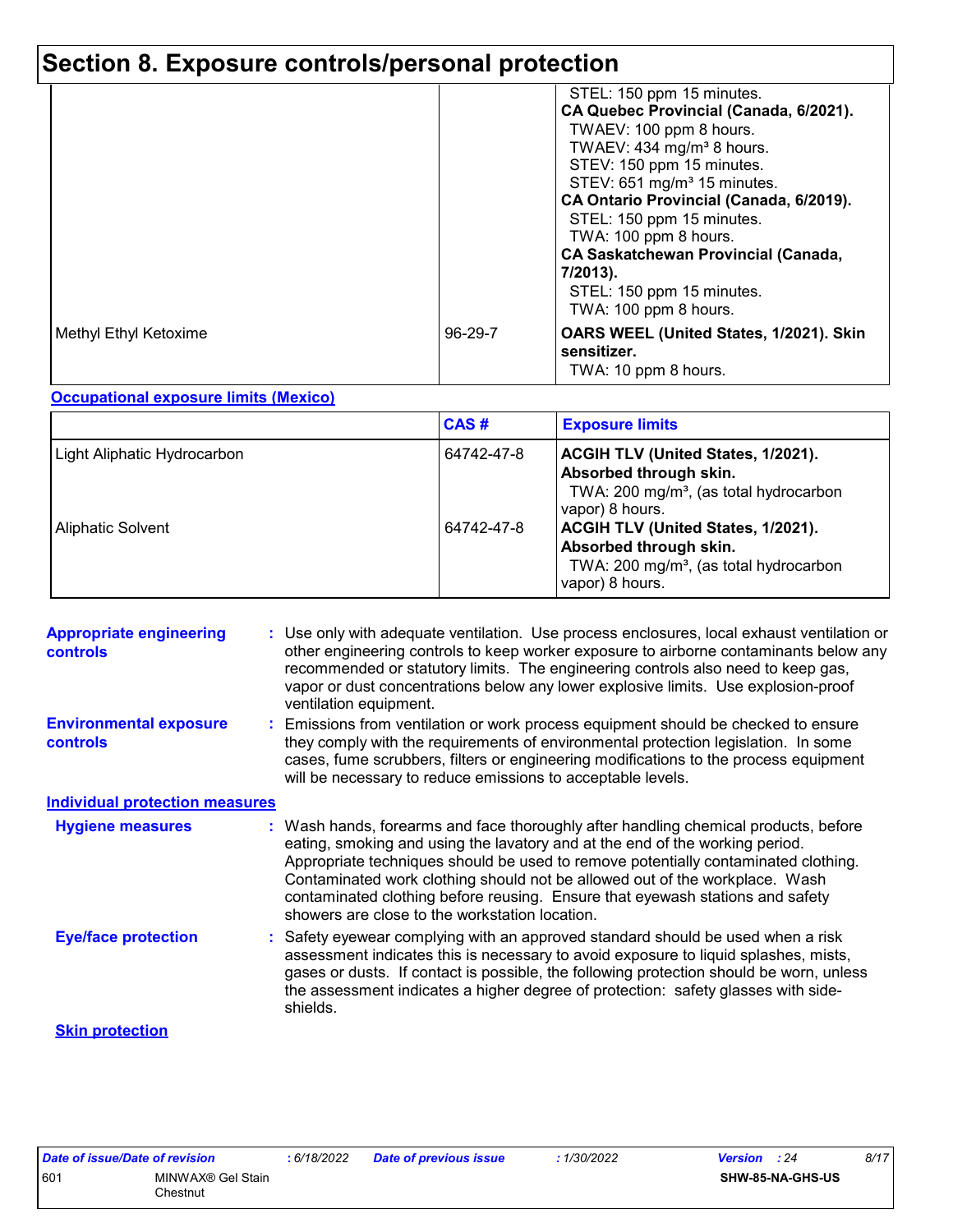## **Section 8. Exposure controls/personal protection**

| <b>Hand protection</b>        | : Chemical-resistant, impervious gloves complying with an approved standard should be<br>worn at all times when handling chemical products if a risk assessment indicates this is<br>necessary. Considering the parameters specified by the glove manufacturer, check<br>during use that the gloves are still retaining their protective properties. It should be<br>noted that the time to breakthrough for any glove material may be different for different<br>glove manufacturers. In the case of mixtures, consisting of several substances, the<br>protection time of the gloves cannot be accurately estimated. |
|-------------------------------|------------------------------------------------------------------------------------------------------------------------------------------------------------------------------------------------------------------------------------------------------------------------------------------------------------------------------------------------------------------------------------------------------------------------------------------------------------------------------------------------------------------------------------------------------------------------------------------------------------------------|
| <b>Body protection</b>        | : Personal protective equipment for the body should be selected based on the task being<br>performed and the risks involved and should be approved by a specialist before<br>handling this product. When there is a risk of ignition from static electricity, wear anti-<br>static protective clothing. For the greatest protection from static discharges, clothing<br>should include anti-static overalls, boots and gloves.                                                                                                                                                                                         |
| <b>Other skin protection</b>  | : Appropriate footwear and any additional skin protection measures should be selected<br>based on the task being performed and the risks involved and should be approved by a<br>specialist before handling this product.                                                                                                                                                                                                                                                                                                                                                                                              |
| <b>Respiratory protection</b> | : Based on the hazard and potential for exposure, select a respirator that meets the<br>appropriate standard or certification. Respirators must be used according to a<br>respiratory protection program to ensure proper fitting, training, and other important<br>aspects of use.                                                                                                                                                                                                                                                                                                                                    |

## **Section 9. Physical and chemical properties**

The conditions of measurement of all properties are at standard temperature and pressure unless otherwise indicated.

| <b>Appearance</b>                                                 |    |                                                                          |
|-------------------------------------------------------------------|----|--------------------------------------------------------------------------|
| <b>Physical state</b>                                             |    | $:$ Liquid.                                                              |
| <b>Color</b>                                                      |    | : Not available.                                                         |
| Odor                                                              |    | : Not available.                                                         |
| <b>Odor threshold</b>                                             |    | : Not available.                                                         |
| pH                                                                |    | : Not applicable.                                                        |
| <b>Melting point/freezing point</b>                               |    | : Not available.                                                         |
| <b>Boiling point, initial boiling</b><br>point, and boiling range |    | : $148^{\circ}$ C (298.4 $^{\circ}$ F)                                   |
| <b>Flash point</b>                                                |    | : Closed cup: $39^{\circ}$ C (102.2 $^{\circ}$ F) [Tagliabue Closed Cup] |
| <b>Evaporation rate</b>                                           |    | $: 0.13$ (butyl acetate = 1)                                             |
| <b>Flammability</b>                                               |    | : Not available.                                                         |
| Lower and upper explosion<br>limit/flammability limit             |    | $:$ Lower: 1%<br>Upper: 8.8%                                             |
| <b>Vapor pressure</b>                                             |    | : $0.17$ kPa (1.27 mm Hg)                                                |
| <b>Relative vapor density</b>                                     |    | : $5$ [Air = 1]                                                          |
| <b>Relative density</b>                                           |    | : 0.87                                                                   |
| <b>Solubility</b>                                                 |    | : Not available.                                                         |
| <b>Partition coefficient: n-</b><br>octanol/water                 |    | : Not applicable.                                                        |
| <b>Auto-ignition temperature</b>                                  |    | : Not available.                                                         |
| <b>Decomposition temperature</b>                                  |    | : Not available.                                                         |
| <b>Viscosity</b>                                                  |    | Kinematic (40°C (104°F)): <20.5 mm <sup>2</sup> /s (<20.5 cSt)           |
| <b>Molecular weight</b>                                           | t. | Not applicable.                                                          |
| <b>Aerosol product</b>                                            |    |                                                                          |
| <b>Heat of combustion</b>                                         |    | : $25.929$ kJ/g                                                          |

|     | Date of issue/Date of revision | 6/18/2022 | <b>Date of previous issue</b> | 1/30/2022 | Version<br>: 24         | 9/17 |
|-----|--------------------------------|-----------|-------------------------------|-----------|-------------------------|------|
| 601 | MINWAX® Gel Stain<br>Chestnut  |           |                               |           | <b>SHW-85-NA-GHS-US</b> |      |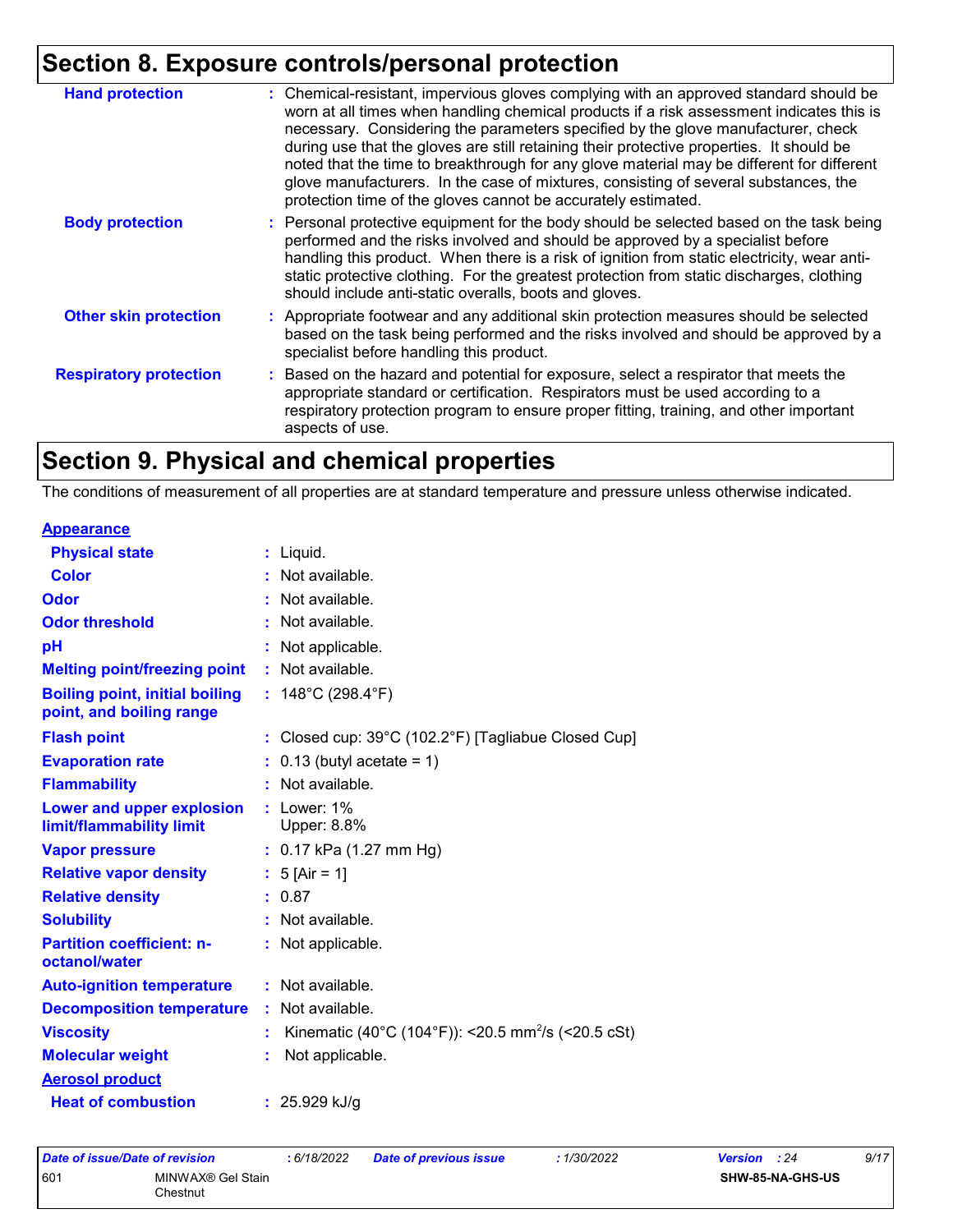## **Section 10. Stability and reactivity**

| <b>Reactivity</b>                                   | : No specific test data related to reactivity available for this product or its ingredients.                                                                                                                                               |
|-----------------------------------------------------|--------------------------------------------------------------------------------------------------------------------------------------------------------------------------------------------------------------------------------------------|
| <b>Chemical stability</b>                           | : The product is stable.                                                                                                                                                                                                                   |
| <b>Possibility of hazardous</b><br><b>reactions</b> | : Under normal conditions of storage and use, hazardous reactions will not occur.                                                                                                                                                          |
| <b>Conditions to avoid</b>                          | : Avoid all possible sources of ignition (spark or flame). Do not pressurize, cut, weld,<br>braze, solder, drill, grind or expose containers to heat or sources of ignition. Do not<br>allow vapor to accumulate in low or confined areas. |
| <b>Incompatible materials</b>                       | : Reactive or incompatible with the following materials:<br>oxidizing materials                                                                                                                                                            |
| <b>Hazardous decomposition</b><br>products          | : Under normal conditions of storage and use, hazardous decomposition products should<br>not be produced.                                                                                                                                  |

### **Section 11. Toxicological information**

#### **Information on toxicological effects**

**Acute toxicity**

| <b>Product/ingredient name</b> | <b>Result</b>                | <b>Species</b> | <b>Dose</b>            | <b>Exposure</b> |
|--------------------------------|------------------------------|----------------|------------------------|-----------------|
| <b>Fumed Amorphous Silica</b>  | LD50 Oral                    | Rat            | 3160 mg/kg             |                 |
| Heavy Naphthenic Petroleum     | LD50 Oral                    | Rat            | >5000 mg/kg            |                 |
| Oil                            |                              |                |                        |                 |
| <b>Hydrotreated Heavy</b>      | <b>LC50 Inhalation Vapor</b> | Rat            | 8500 mg/m <sup>3</sup> | 4 hours         |
| Petroleum Naphtha              |                              |                |                        |                 |
|                                | LD50 Oral                    | Rat            | >6 g/kg                |                 |
| Xylene, mixed isomers          | LC50 Inhalation Gas.         | Rat            | 6700 ppm               | 4 hours         |
|                                | LD50 Oral                    | Rat            | 4300 mg/kg             |                 |
| Light Aromatic Hydrocarbons    | LD50 Oral                    | Rat            | 8400 mg/kg             |                 |
| Methyl Ethyl Ketoxime          | LD50 Oral                    | Rat            | 930 mg/kg              |                 |

**Irritation/Corrosion**

| <b>Product/ingredient name</b>      | <b>Result</b>            | <b>Species</b> | <b>Score</b> | <b>Exposure</b>  | <b>Observation</b>       |  |
|-------------------------------------|--------------------------|----------------|--------------|------------------|--------------------------|--|
| Heavy Naphthenic Petroleum<br>l Oil | Skin - Severe irritant   | Rabbit         |              | 500 mg           | -                        |  |
| Xylene, mixed isomers               | Eyes - Mild irritant     | Rabbit         |              | 87 mg            |                          |  |
|                                     | Eyes - Severe irritant   | Rabbit         |              | 24 hours 5<br>mg | $\overline{\phantom{0}}$ |  |
|                                     | Skin - Mild irritant     | Rat            |              | 8 hours 60 uL    |                          |  |
|                                     | Skin - Moderate irritant | Rabbit         |              | 24 hours 500     | $\overline{\phantom{0}}$ |  |
|                                     | Skin - Moderate irritant | Rabbit         |              | mg<br>100 %      |                          |  |
| Light Aromatic Hydrocarbons         | Eyes - Mild irritant     | Rabbit         |              | 24 hours 100     |                          |  |
|                                     |                          |                |              | uL               |                          |  |
| Methyl Ethyl Ketoxime               | Eyes - Severe irritant   | Rabbit         |              | 100 uL           | $\overline{\phantom{0}}$ |  |

#### **Sensitization**

Not available.

#### **Mutagenicity**

Not available.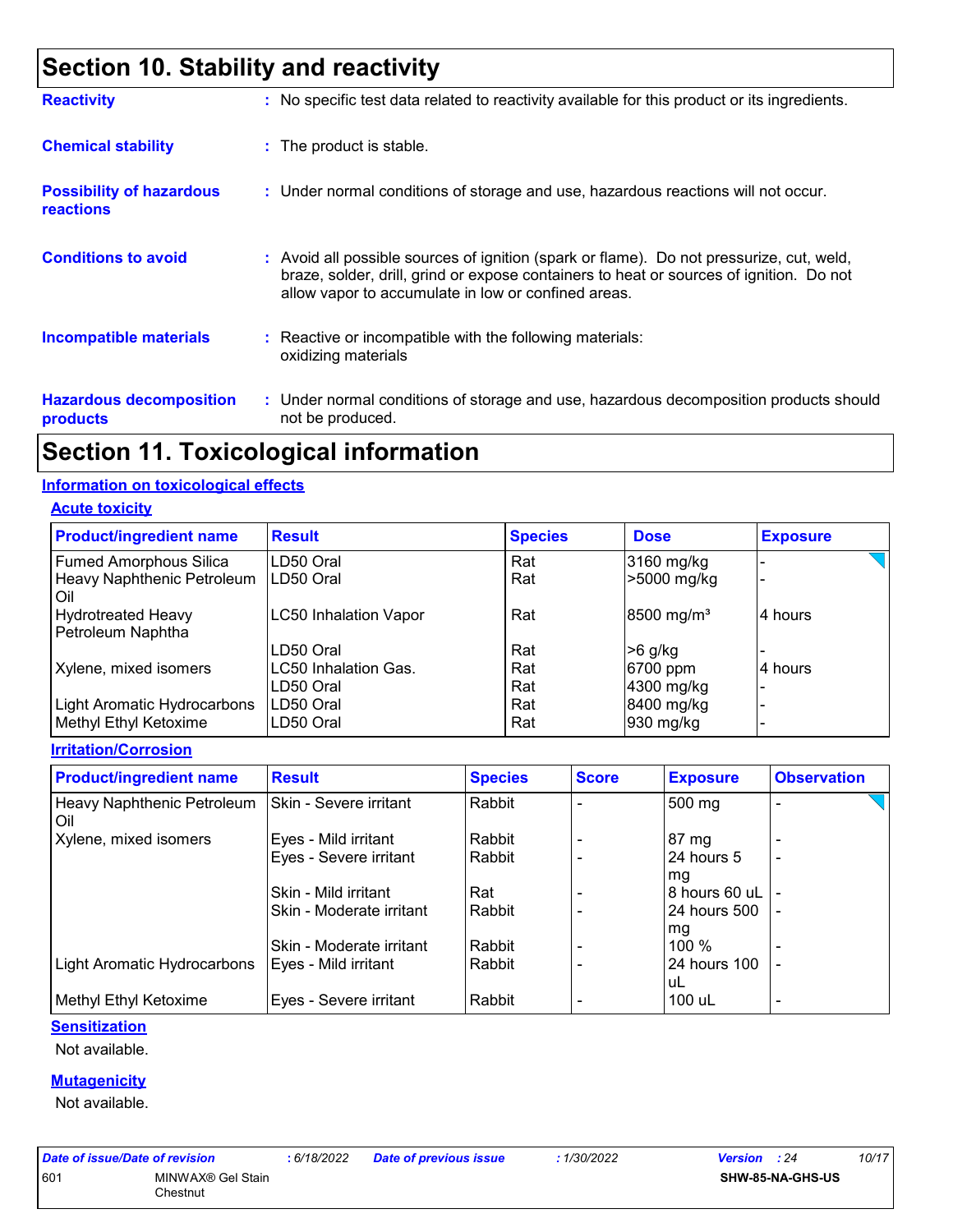### **Section 11. Toxicological information**

#### **Carcinogenicity**

Not available.

### **Classification**

| <b>Product/ingredient name</b> | <b>OSHA</b> | <b>IARC</b> | <b>NTP</b> |
|--------------------------------|-------------|-------------|------------|
| <b>Fumed Amorphous Silica</b>  |             |             |            |
| Xylene, mixed isomers          |             |             |            |

#### **Reproductive toxicity**

Not available.

#### **Teratogenicity**

Not available.

#### **Specific target organ toxicity (single exposure)**

| <b>Name</b>                          | <b>Category</b> | <b>Route of</b><br>exposure | <b>Target organs</b>            |
|--------------------------------------|-----------------|-----------------------------|---------------------------------|
| Med. Aliphatic Hydrocarbon Solvent   | Category 3      |                             | Respiratory tract<br>irritation |
|                                      | Category 3      |                             | Narcotic effects                |
| Light Aliphatic Hydrocarbon          | Category 3      |                             | Respiratory tract<br>irritation |
|                                      | Category 3      |                             | Narcotic effects                |
| <b>Aliphatic Solvent</b>             | Category 3      |                             | Respiratory tract<br>irritation |
|                                      | Category 3      |                             | Narcotic effects                |
| Mineral Spirits (Odorless)           | Category 3      |                             | Respiratory tract<br>irritation |
|                                      | Category 3      |                             | Narcotic effects                |
| Hydrotreated Heavy Petroleum Naphtha | Category 3      |                             | Respiratory tract<br>irritation |
|                                      | Category 3      |                             | Narcotic effects                |
| Xylene, mixed isomers                | Category 3      |                             | Respiratory tract<br>irritation |
| Light Aromatic Hydrocarbons          | Category 3      |                             | Respiratory tract<br>irritation |
|                                      | Category 3      |                             | Narcotic effects                |
| Methyl Ethyl Ketoxime                | Category 1      |                             | upper respiratory<br>tract      |
|                                      | Category 3      |                             | Narcotic effects                |

#### **Specific target organ toxicity (repeated exposure)**

| <b>Name</b>                          | <b>Category</b> | <b>Route of</b><br>exposure | <b>Target organs</b> |
|--------------------------------------|-----------------|-----------------------------|----------------------|
| Med. Aliphatic Hydrocarbon Solvent   | Category 1      |                             |                      |
| Light Aliphatic Hydrocarbon          | Category 2      |                             |                      |
| <b>Aliphatic Solvent</b>             | Category 2      |                             |                      |
| Mineral Spirits (Odorless)           | Category 2      |                             |                      |
| Hydrotreated Heavy Petroleum Naphtha | Category 2      |                             |                      |
| Xylene, mixed isomers                | Category 2      |                             |                      |
| Light Aromatic Hydrocarbons          | Category 2      |                             |                      |
| Methyl Ethyl Ketoxime                | Category 2      |                             | blood system         |

#### **Aspiration hazard**

| Date of issue/Date of revision |                   |
|--------------------------------|-------------------|
| 601                            | MINWAX® Gel Stain |
|                                | Chestnut          |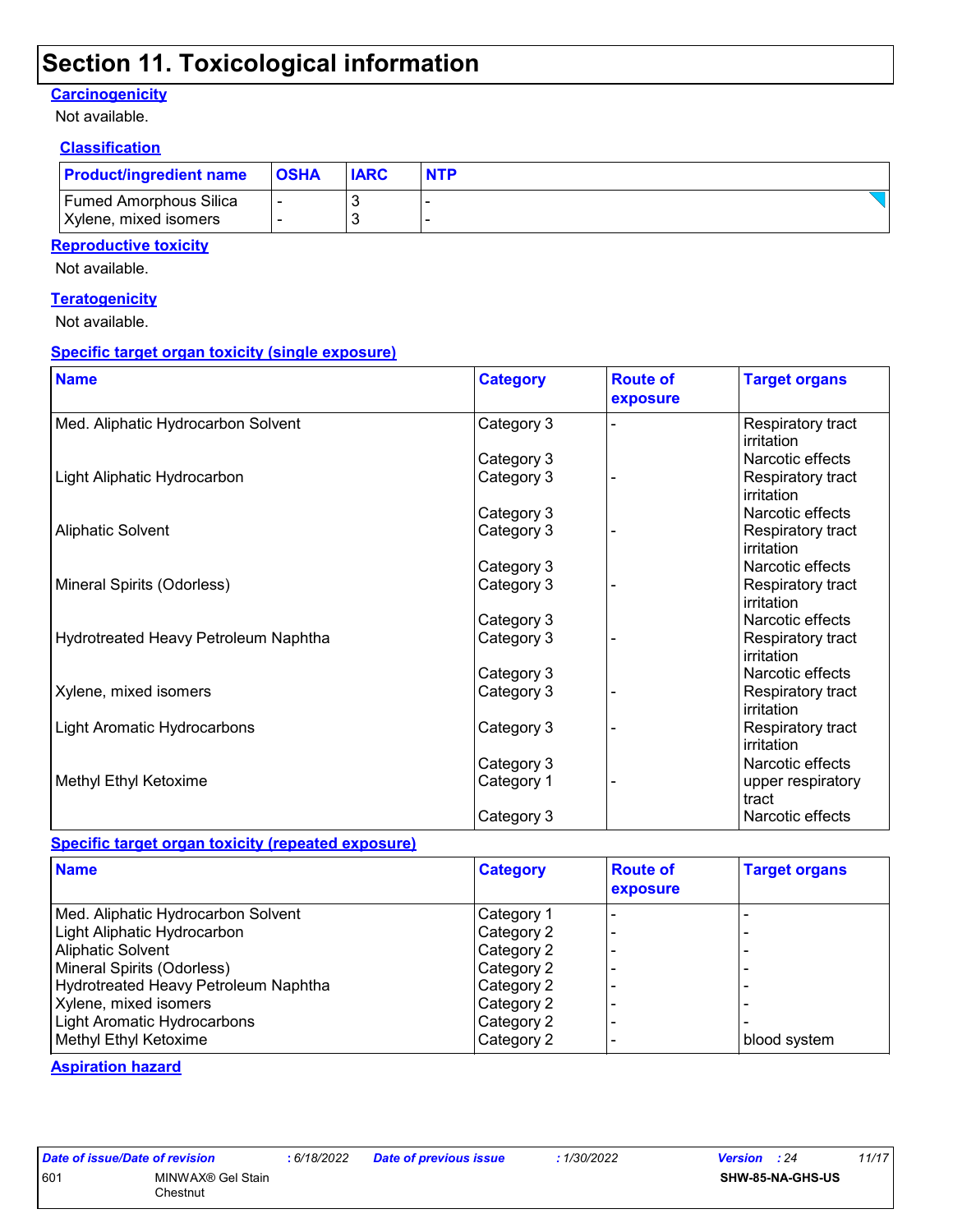# **Section 11. Toxicological information**

| <b>Name</b>                          | <b>Result</b>                         |
|--------------------------------------|---------------------------------------|
| Med. Aliphatic Hydrocarbon Solvent   | <b>ASPIRATION HAZARD - Category 1</b> |
| Light Aliphatic Hydrocarbon          | <b>ASPIRATION HAZARD - Category 1</b> |
| <b>Aliphatic Solvent</b>             | <b>ASPIRATION HAZARD - Category 1</b> |
| Mineral Spirits (Odorless)           | <b>ASPIRATION HAZARD - Category 1</b> |
| Hydrotreated Heavy Petroleum Naphtha | <b>ASPIRATION HAZARD - Category 1</b> |
| Xylene, mixed isomers                | <b>ASPIRATION HAZARD - Category 1</b> |
| Light Aromatic Hydrocarbons          | <b>ASPIRATION HAZARD - Category 1</b> |

| <b>Information on the likely</b><br>routes of exposure | : Not available.                                                                                                                                                                                                                                                        |  |
|--------------------------------------------------------|-------------------------------------------------------------------------------------------------------------------------------------------------------------------------------------------------------------------------------------------------------------------------|--|
| <b>Potential acute health effects</b>                  |                                                                                                                                                                                                                                                                         |  |
| <b>Eye contact</b>                                     | : No known significant effects or critical hazards.                                                                                                                                                                                                                     |  |
| <b>Inhalation</b>                                      | : Can cause central nervous system (CNS) depression. May cause drowsiness or<br>dizziness. May cause respiratory irritation.                                                                                                                                            |  |
| <b>Skin contact</b>                                    | : May cause an allergic skin reaction.                                                                                                                                                                                                                                  |  |
| <b>Ingestion</b>                                       | : Can cause central nervous system (CNS) depression. May be fatal if swallowed and<br>enters airways.                                                                                                                                                                   |  |
|                                                        | <b>Symptoms related to the physical, chemical and toxicological characteristics</b>                                                                                                                                                                                     |  |
| <b>Eye contact</b>                                     | : No specific data.                                                                                                                                                                                                                                                     |  |
| <b>Inhalation</b>                                      | : Adverse symptoms may include the following:<br>respiratory tract irritation<br>coughing<br>nausea or vomiting<br>headache<br>drowsiness/fatigue<br>dizziness/vertigo<br>unconsciousness<br>reduced fetal weight<br>increase in fetal deaths<br>skeletal malformations |  |
| <b>Skin contact</b>                                    | : Adverse symptoms may include the following:<br>irritation<br>redness<br>reduced fetal weight<br>increase in fetal deaths<br>skeletal malformations                                                                                                                    |  |
| <b>Ingestion</b>                                       | : Adverse symptoms may include the following:<br>nausea or vomiting<br>reduced fetal weight<br>increase in fetal deaths<br>skeletal malformations                                                                                                                       |  |
|                                                        | Delayed and immediate effects and also chronic effects from short and long term exposure                                                                                                                                                                                |  |
| <b>Short term exposure</b>                             |                                                                                                                                                                                                                                                                         |  |
| <b>Potential immediate</b><br>effects                  | : Not available.                                                                                                                                                                                                                                                        |  |
| <b>Potential delayed effects</b>                       | : Not available.                                                                                                                                                                                                                                                        |  |
| <b>Long term exposure</b>                              |                                                                                                                                                                                                                                                                         |  |

|     | Date of issue/Date of revision | : 6/18/2022 | <b>Date of previous issue</b> | : 1/30/2022 | <b>Version</b> : 24 | 12/17 |
|-----|--------------------------------|-------------|-------------------------------|-------------|---------------------|-------|
| 601 | MINWAX® Gel Stain<br>Chestnut  |             |                               |             | SHW-85-NA-GHS-US    |       |

**:** Not available.

**Potential immediate** 

**effects**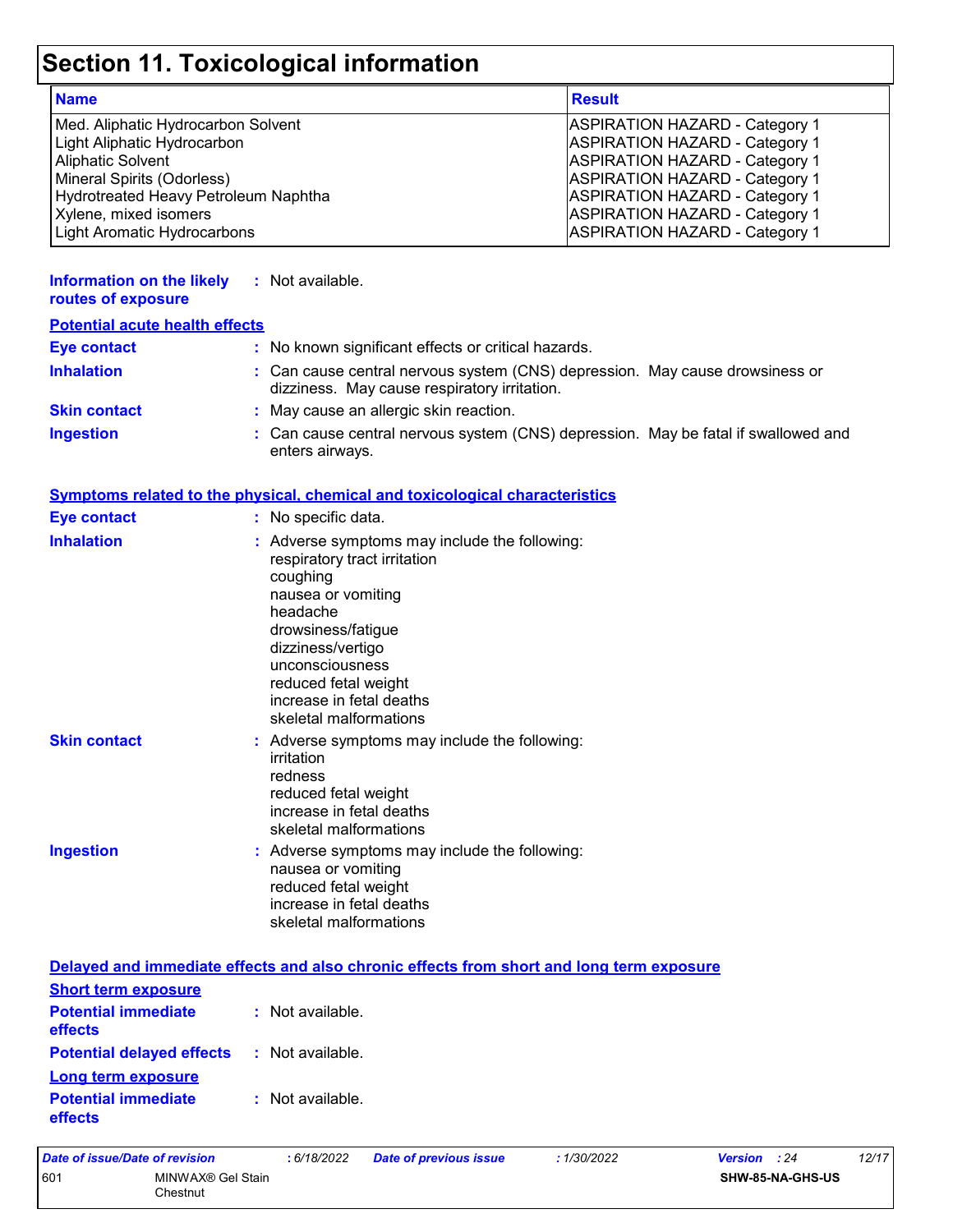## **Section 11. Toxicological information**

### **Potential delayed effects :** Not available.

**Potential chronic health effects**

Not available.

| <b>General</b>               | : Causes damage to organs through prolonged or repeated exposure. Once sensitized, a<br>severe allergic reaction may occur when subsequently exposed to very low levels. |
|------------------------------|--------------------------------------------------------------------------------------------------------------------------------------------------------------------------|
| <b>Carcinogenicity</b>       | : No known significant effects or critical hazards.                                                                                                                      |
| <b>Mutagenicity</b>          | : No known significant effects or critical hazards.                                                                                                                      |
| <b>Teratogenicity</b>        | : Suspected of damaging the unborn child.                                                                                                                                |
| <b>Developmental effects</b> | : No known significant effects or critical hazards.                                                                                                                      |
| <b>Fertility effects</b>     | : Suspected of damaging fertility.                                                                                                                                       |

#### **Numerical measures of toxicity** Not available. **Acute toxicity estimates**

## **Section 12. Ecological information**

| <b>Toxicity</b>                                         |                                                                         |                                                                        |                      |
|---------------------------------------------------------|-------------------------------------------------------------------------|------------------------------------------------------------------------|----------------------|
| <b>Product/ingredient name</b>                          | <b>Result</b>                                                           | <b>Species</b>                                                         | <b>Exposure</b>      |
| Light Aliphatic Hydrocarbon<br><b>Aliphatic Solvent</b> | Acute LC50 2200 µg/l Fresh water<br>Acute LC50 2200 µg/l Fresh water    | Fish - Lepomis macrochirus<br>Fish - Lepomis macrochirus               | 4 days               |
| Mineral Spirits (Odorless)                              | Acute LC50 2200 µg/l Fresh water                                        | Fish - Lepomis macrochirus                                             | 4 days<br>4 days     |
| Xylene, mixed isomers                                   | Acute LC50 8500 µg/l Marine water                                       | Crustaceans - Palaemonetes<br>pugio                                    | 48 hours             |
| Methyl Ethyl Ketoxime                                   | Acute LC50 13400 µg/l Fresh water<br>Acute LC50 843000 µg/l Fresh water | <b>Fish - Pimephales promelas</b><br><b>Fish - Pimephales promelas</b> | 96 hours<br>96 hours |

#### **Persistence and degradability**

| <b>Product/ingredient name</b> | <b>Aquatic half-life</b> | <b>Photolysis</b> | Biodegradability |
|--------------------------------|--------------------------|-------------------|------------------|
| Xylene, mixed isomers          |                          |                   | Readily          |
| Light Aromatic Hydrocarbons    |                          |                   | Readily          |

#### **Bioaccumulative potential**

| <b>Product/ingredient name</b> | $LogP_{ow}$ | <b>BCF</b>  | <b>Potential</b> |
|--------------------------------|-------------|-------------|------------------|
| <b>Hydrotreated Heavy</b>      |             | 10 to 2500  | high             |
| Petroleum Naphtha              |             |             |                  |
| Xylene, mixed isomers          |             | 8.1 to 25.9 | low              |
| Light Aromatic Hydrocarbons    |             | 10 to 2500  | high             |
| Methyl Ethyl Ketoxime          |             | 2.5 to 5.8  | low              |
| Calcium 2-Ethylhexanoate       | -           | 2.96        | low              |

#### **Mobility in soil**

| <b>Soil/water partition</b> |  |
|-----------------------------|--|
| <b>coefficient (Koc)</b>    |  |

**:** Not available.

**Other adverse effects** : No known significant effects or critical hazards.

| Date of issue/Date of revision |                               | 6/18/2022 | <b>Date of previous issue</b> | : 1/30/2022 | <b>Version</b> : 24 | 13/17            |
|--------------------------------|-------------------------------|-----------|-------------------------------|-------------|---------------------|------------------|
| 601                            | MINWAX® Gel Stain<br>Chestnut |           |                               |             |                     | SHW-85-NA-GHS-US |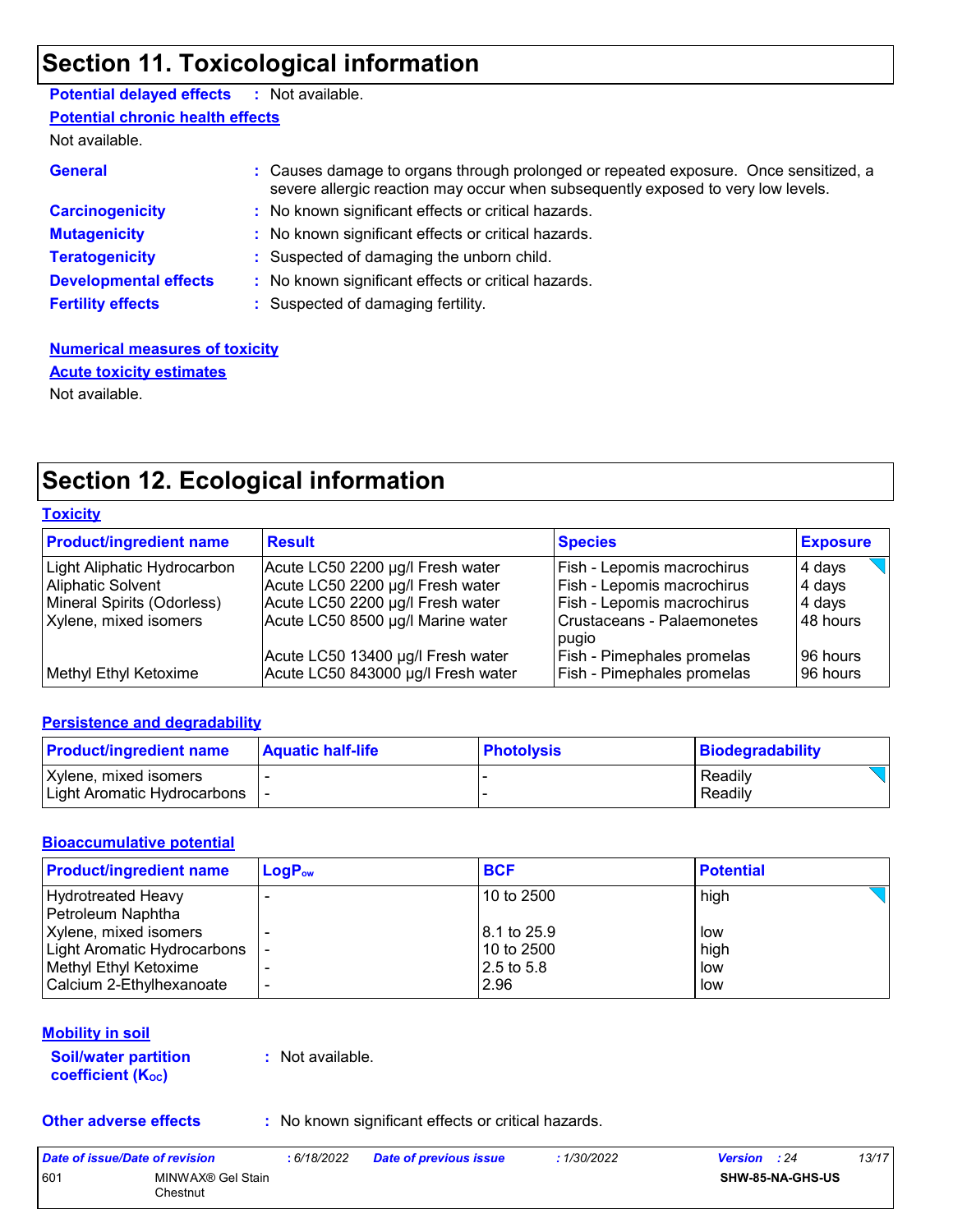## **Section 13. Disposal considerations**

#### **Disposal methods :**

The generation of waste should be avoided or minimized wherever possible. Disposal of this product, solutions and any by-products should at all times comply with the requirements of environmental protection and waste disposal legislation and any regional local authority requirements. Dispose of surplus and non-recyclable products via a licensed waste disposal contractor. Waste should not be disposed of untreated to the sewer unless fully compliant with the requirements of all authorities with jurisdiction. Waste packaging should be recycled. Incineration or landfill should only be considered when recycling is not feasible. This material and its container must be disposed of in a safe way. Care should be taken when handling emptied containers that have not been cleaned or rinsed out. Empty containers or liners may retain some product residues. Vapor from product residues may create a highly flammable or explosive atmosphere inside the container. Do not cut, weld or grind used containers unless they have been cleaned thoroughly internally. Avoid dispersal of spilled material and runoff and contact with soil, waterways, drains and sewers.

### **Section 14. Transport information**

|                                         | <b>DOT</b><br><b>Classification</b>                                                                                                                                                                                                                                                  | <b>TDG</b><br><b>Classification</b>                                                                                                                 | <b>Mexico</b><br><b>Classification</b> | <b>IATA</b>                                                                                                                   | <b>IMDG</b>                                                                                                                                        |
|-----------------------------------------|--------------------------------------------------------------------------------------------------------------------------------------------------------------------------------------------------------------------------------------------------------------------------------------|-----------------------------------------------------------------------------------------------------------------------------------------------------|----------------------------------------|-------------------------------------------------------------------------------------------------------------------------------|----------------------------------------------------------------------------------------------------------------------------------------------------|
| <b>UN number</b>                        | <b>UN1263</b>                                                                                                                                                                                                                                                                        | <b>UN1263</b>                                                                                                                                       | <b>UN1263</b>                          | <b>UN1263</b>                                                                                                                 | <b>UN1263</b>                                                                                                                                      |
| <b>UN proper</b><br>shipping name       | <b>PAINT</b>                                                                                                                                                                                                                                                                         | <b>PAINT</b>                                                                                                                                        | <b>PAINT</b>                           | <b>PAINT</b>                                                                                                                  | PAINT. Marine<br>pollutant (Med.<br>Aliphatic<br>Hydrocarbon<br>Solvent, Light<br>Aliphatic<br>Hydrocarbon)                                        |
| <b>Transport</b><br>hazard class(es)    | $\mathbf{3}$                                                                                                                                                                                                                                                                         | 3                                                                                                                                                   | $\mathfrak{S}$                         | 3                                                                                                                             | 3                                                                                                                                                  |
| <b>Packing group</b>                    | $\mathop{\rm III}$                                                                                                                                                                                                                                                                   | Ш                                                                                                                                                   | $\ensuremath{\mathsf{III}}\xspace$     | $\mathbf{III}$                                                                                                                | III                                                                                                                                                |
| <b>Environmental</b><br>hazards         | No.                                                                                                                                                                                                                                                                                  | No.                                                                                                                                                 | No.                                    | Yes. The<br>environmentally<br>hazardous<br>substance mark<br>is not required.                                                | Yes.                                                                                                                                               |
| <b>Additional</b><br><b>information</b> | This product may<br>be re-classified as<br>"Combustible<br>Liquid," unless<br>transported by<br>vessel or aircraft.<br>Non-bulk<br>packages (less<br>than or equal to<br>119 gal) of<br>combustible<br>liquids are not<br>regulated as<br>hazardous<br>materials in<br>package sizes | Product classified<br>as per the<br>following sections<br>of the<br>Transportation of<br>Dangerous Goods<br>Regulations:<br>2.18-2.19 (Class<br>3). |                                        | The<br>environmentally<br>hazardous<br>substance mark<br>may appear if<br>required by other<br>transportation<br>regulations. | The marine<br>pollutant mark is<br>not required when<br>transported in<br>sizes of ≤5 L or ≤5<br>kg.<br><b>Emergency</b><br>schedules F-E, S-<br>E |
| <b>Date of issue/Date of revision</b>   | : 6/18/2022                                                                                                                                                                                                                                                                          | <b>Date of previous issue</b>                                                                                                                       | : 1/30/2022                            |                                                                                                                               | 14/17<br>Version : 24                                                                                                                              |
| 601<br>Chestnut                         | MINWAX® Gel Stain                                                                                                                                                                                                                                                                    |                                                                                                                                                     |                                        |                                                                                                                               | SHW-85-NA-GHS-US                                                                                                                                   |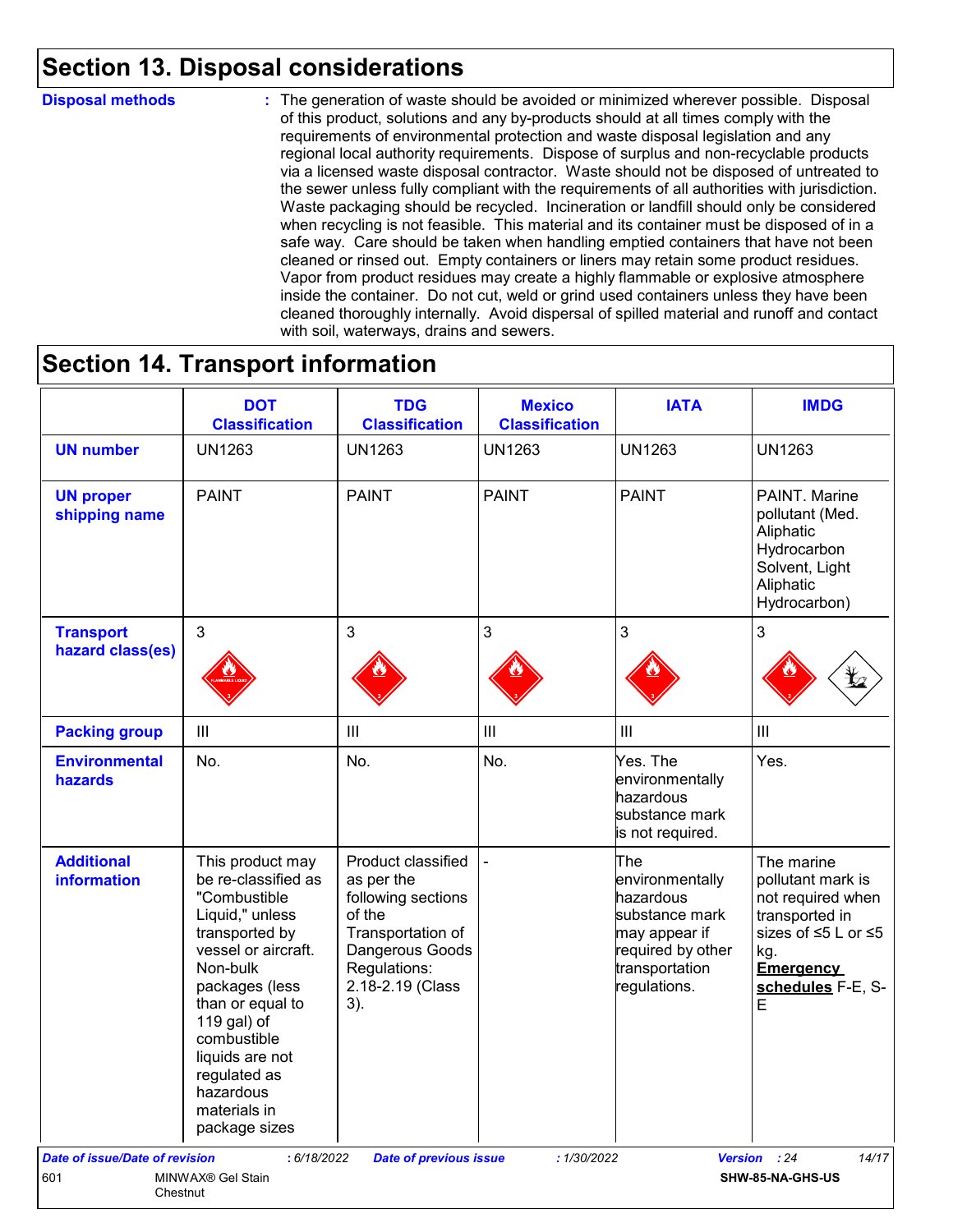| <b>Section 14. Transport information</b>                                                                                                                                                                                                                                                                                                                                                                                                                                                                                                                                                                                                                                                                                     |                                                  |                             |                  |  |  |  |
|------------------------------------------------------------------------------------------------------------------------------------------------------------------------------------------------------------------------------------------------------------------------------------------------------------------------------------------------------------------------------------------------------------------------------------------------------------------------------------------------------------------------------------------------------------------------------------------------------------------------------------------------------------------------------------------------------------------------------|--------------------------------------------------|-----------------------------|------------------|--|--|--|
|                                                                                                                                                                                                                                                                                                                                                                                                                                                                                                                                                                                                                                                                                                                              | less than the<br>product reportable<br>quantity. |                             |                  |  |  |  |
|                                                                                                                                                                                                                                                                                                                                                                                                                                                                                                                                                                                                                                                                                                                              | <b>ERG No.</b>                                   | <b>ERG No.</b>              | <b>ERG No.</b>   |  |  |  |
|                                                                                                                                                                                                                                                                                                                                                                                                                                                                                                                                                                                                                                                                                                                              | 128                                              | 128                         | 128              |  |  |  |
|                                                                                                                                                                                                                                                                                                                                                                                                                                                                                                                                                                                                                                                                                                                              |                                                  |                             |                  |  |  |  |
|                                                                                                                                                                                                                                                                                                                                                                                                                                                                                                                                                                                                                                                                                                                              |                                                  |                             |                  |  |  |  |
|                                                                                                                                                                                                                                                                                                                                                                                                                                                                                                                                                                                                                                                                                                                              |                                                  |                             |                  |  |  |  |
|                                                                                                                                                                                                                                                                                                                                                                                                                                                                                                                                                                                                                                                                                                                              |                                                  |                             |                  |  |  |  |
|                                                                                                                                                                                                                                                                                                                                                                                                                                                                                                                                                                                                                                                                                                                              |                                                  |                             |                  |  |  |  |
| Multi-modal shipping descriptions are provided for informational purposes and do not<br><b>Special precautions for user :</b><br>consider container sizes. The presence of a shipping description for a particular<br>mode of transport (sea, air, etc.), does not indicate that the product is packaged<br>suitably for that mode of transport. All packaging must be reviewed for suitability<br>prior to shipment, and compliance with the applicable regulations is the sole<br>responsibility of the person offering the product for transport. People loading and<br>unloading dangerous goods must be trained on all of the risks deriving from the<br>substances and on all actions in case of emergency situations. |                                                  |                             |                  |  |  |  |
| <b>Transport in bulk according</b><br>to IMO instruments                                                                                                                                                                                                                                                                                                                                                                                                                                                                                                                                                                                                                                                                     | : Not available.                                 |                             |                  |  |  |  |
|                                                                                                                                                                                                                                                                                                                                                                                                                                                                                                                                                                                                                                                                                                                              |                                                  | <b>Proper shipping name</b> | : Not available. |  |  |  |

## **Section 15. Regulatory information**

#### **SARA 313**

SARA 313 (40 CFR 372.45) supplier notification can be found on the Environmental Data Sheet.

#### **California Prop. 65**

WARNING: This product contains chemicals known to the State of California to cause cancer and birth defects or other reproductive harm.

#### **International regulations**

| <b>International lists</b> | Australia inventory (AllC): Not determined.                  |
|----------------------------|--------------------------------------------------------------|
|                            | China inventory (IECSC): Not determined.                     |
|                            | Japan inventory (CSCL): Not determined.                      |
|                            | Japan inventory (ISHL): Not determined.                      |
|                            | Korea inventory (KECI): Not determined.                      |
|                            | New Zealand Inventory of Chemicals (NZIoC): Not determined.  |
|                            | Philippines inventory (PICCS): Not determined.               |
|                            | Taiwan Chemical Substances Inventory (TCSI): Not determined. |
|                            | Thailand inventory: Not determined.                          |
|                            | Turkey inventory: Not determined.                            |
|                            | Vietnam inventory: Not determined.                           |

### **Section 16. Other information**

**Hazardous Material Information System (U.S.A.)**

| <b>Health</b>           | $\star$ | 3 |
|-------------------------|---------|---|
| <b>Flammability</b>     |         | 2 |
| <b>Physical hazards</b> |         |   |
|                         |         |   |

**The customer is responsible for determining the PPE code for this material. For more information on HMIS® Personal Protective Equipment (PPE) codes, consult the HMIS® Implementation Manual.**

| Date of issue/Date of revision |                               | : 6/18/2022 | <b>Date of previous issue</b> | : 1/30/2022 | <b>Version</b> : 24     | 15/17 |
|--------------------------------|-------------------------------|-------------|-------------------------------|-------------|-------------------------|-------|
| 601                            | MINWAX® Gel Stain<br>Chestnut |             |                               |             | <b>SHW-85-NA-GHS-US</b> |       |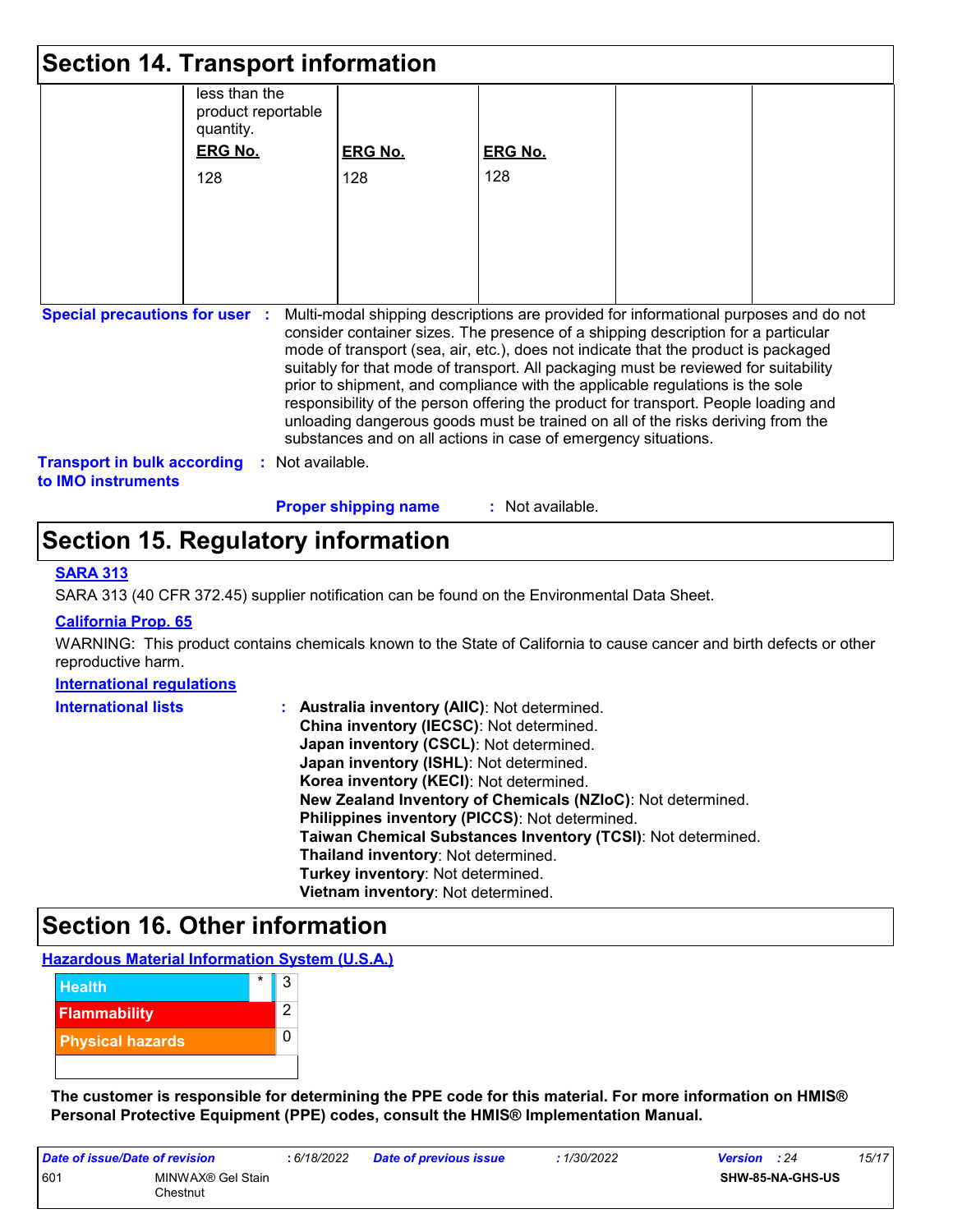## **Section 16. Other information**

**Caution: HMIS® ratings are based on a 0-4 rating scale, with 0 representing minimal hazards or risks, and 4 representing significant hazards or risks. Although HMIS® ratings and the associated label are not required on SDSs or products leaving a facility under 29 CFR 1910.1200, the preparer may choose to provide them. HMIS® ratings are to be used with a fully implemented HMIS® program. HMIS® is a registered trademark and service mark of the American Coatings Association, Inc.**

**Procedure used to derive the classification**

| <b>Classification</b>                                                 | <b>Justification</b>  |
|-----------------------------------------------------------------------|-----------------------|
| FLAMMABLE LIQUIDS - Category 3                                        | On basis of test data |
| SKIN SENSITIZATION - Category 1                                       | Calculation method    |
| <b>TOXIC TO REPRODUCTION - Category 2</b>                             | Calculation method    |
| SPECIFIC TARGET ORGAN TOXICITY (SINGLE EXPOSURE) (Respiratory tract   | Calculation method    |
| irritation) - Category 3                                              |                       |
| SPECIFIC TARGET ORGAN TOXICITY (SINGLE EXPOSURE) (Narcotic effects) - | Calculation method    |
| Category 3                                                            |                       |
| SPECIFIC TARGET ORGAN TOXICITY (REPEATED EXPOSURE) - Category 1       | Calculation method    |
| <b>ASPIRATION HAZARD - Category 1</b>                                 | Calculation method    |
| <b>Hietoni</b>                                                        |                       |

| <u>ныши</u>                       |                                                                                                                                                                                                                                                                                                                                                                                                                                                                                                                                                                                                                |
|-----------------------------------|----------------------------------------------------------------------------------------------------------------------------------------------------------------------------------------------------------------------------------------------------------------------------------------------------------------------------------------------------------------------------------------------------------------------------------------------------------------------------------------------------------------------------------------------------------------------------------------------------------------|
| Date of printing                  | : 6/18/2022                                                                                                                                                                                                                                                                                                                                                                                                                                                                                                                                                                                                    |
| Date of issue/Date of<br>revision | : 6/18/2022                                                                                                                                                                                                                                                                                                                                                                                                                                                                                                                                                                                                    |
| Date of previous issue            | : 1/30/2022                                                                                                                                                                                                                                                                                                                                                                                                                                                                                                                                                                                                    |
| <b>Version</b>                    | : 24                                                                                                                                                                                                                                                                                                                                                                                                                                                                                                                                                                                                           |
| <b>Key to abbreviations</b>       | $\therefore$ ATE = Acute Toxicity Estimate<br>BCF = Bioconcentration Factor<br>GHS = Globally Harmonized System of Classification and Labelling of Chemicals<br>IATA = International Air Transport Association<br>IBC = Intermediate Bulk Container<br>IMDG = International Maritime Dangerous Goods<br>LogPow = logarithm of the octanol/water partition coefficient<br>MARPOL = International Convention for the Prevention of Pollution From Ships, 1973<br>as modified by the Protocol of 1978. ("Marpol" = marine pollution)<br>$N/A = Not available$<br>SGG = Segregation Group<br>$UN = United Nations$ |

**Indicates information that has changed from previously issued version.**

#### **Notice to reader**

**It is recommended that each customer or recipient of this Safety Data Sheet (SDS) study it carefully and consult resources, as necessary or appropriate, to become aware of and understand the data contained in this SDS and any hazards associated with the product. This information is provided in good faith and believed to be accurate as of the effective date herein. However, no warranty, express or implied, is given. The information presented here applies only to the product as shipped. The addition of any material can change the composition, hazards and risks of the product. Products shall not be repackaged, modified, or tinted except as specifically instructed by the manufacturer, including but not limited to the incorporation of products not specified by the manufacturer, or the use or addition of products in proportions not specified by the manufacturer. Regulatory requirements are subject to change and may differ between various locations and jurisdictions. The customer/buyer/user is responsible to ensure that his activities comply with all country, federal, state, provincial or local laws. The conditions for use of the product are not under the control of the manufacturer; the customer/buyer/user is responsible to determine the conditions necessary for the safe use of this product. The customer/buyer/user should not use the product for any purpose other than the purpose shown in the applicable section of this SDS without first referring to the supplier and obtaining written handling instructions. Due to the proliferation of sources for information such as manufacturer-specific SDS, the manufacturer cannot be responsible for SDSs obtained from any other source.**

| Date of issue/Date of revision |                               | : 6/18/2022 | <b>Date of previous issue</b> | 1/30/2022 | <b>Version</b> : 24 |                  | 16/17 |
|--------------------------------|-------------------------------|-------------|-------------------------------|-----------|---------------------|------------------|-------|
| 601                            | MINWAX® Gel Stain<br>Chestnut |             |                               |           |                     | SHW-85-NA-GHS-US |       |